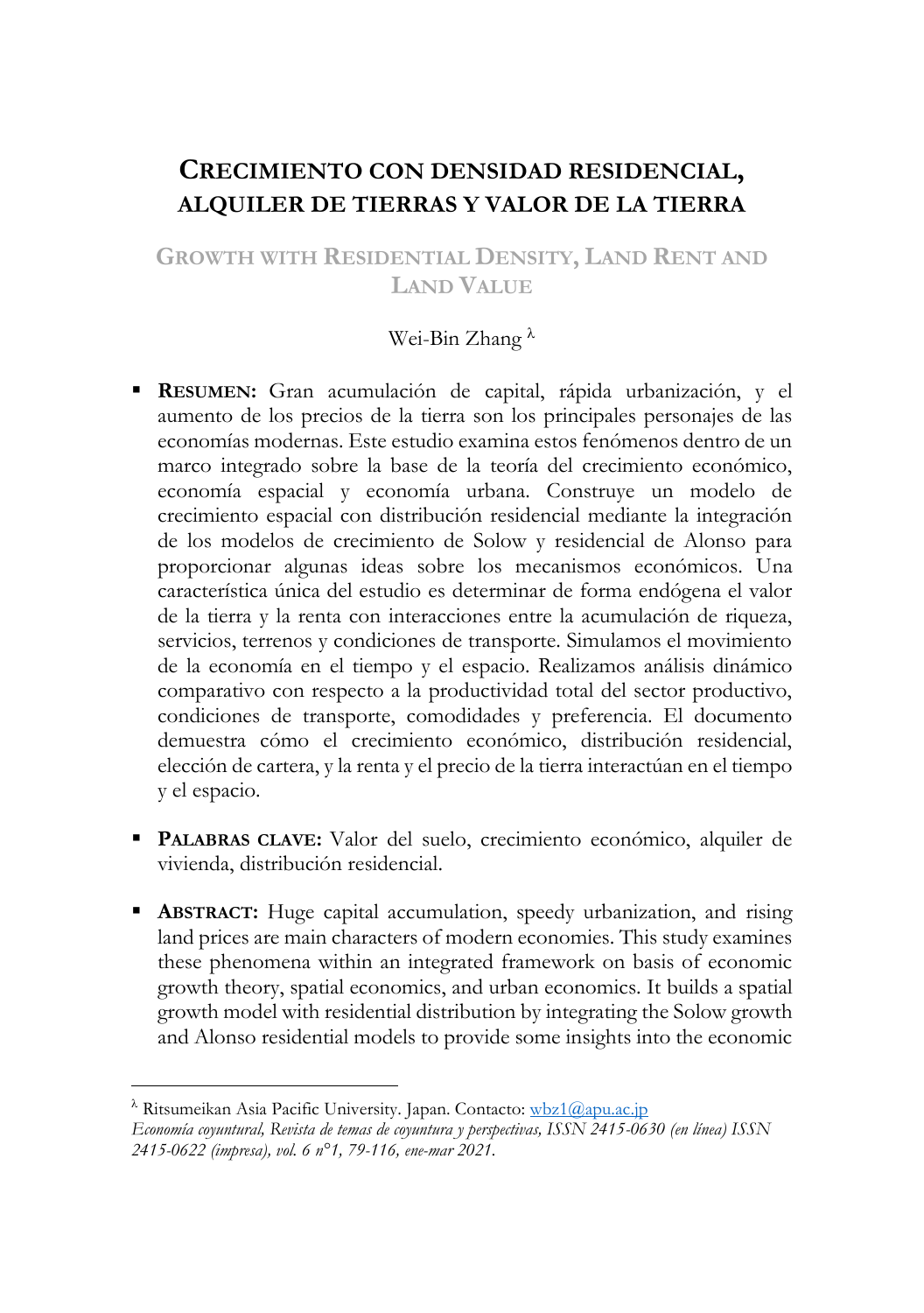mechanisms. A unique feature of the study is to endogenously determine land value and rent with interactions between wealth accumulation, amenity, land, and transportation conditions. We simulate the motion of the economy over time and space. We carry out comparative dynamic analysis with regards to the total productivity of the production sector, transportation conditions, amenity, and preference. The paper demonstrates how economic growth, residential distribution, portfolio choice, and land rent and price interact over time and space.

- **KEY WORDS:** Land value, economic growth, housing rent, residential distribution.
- **CLASIFICACIÓN JEL**: E13, R11, D31.
- $\blacksquare$  Recepción: 10/11/2020 Aceptación: 24/02/2021

# **INTRODUCCIÓN**

The purpose of this study is to develop a spatial economic growth model with residential amenity and location and land value in a perfectly competitive framework. We integrate the Solow growth model (Solow, 1956), the Alonso residential models (Alonso, 1964), and Zhang's recent work on introducing determination of land value in the neoclassical growth theory (Zhang, 2016). A unique contribution of the study is to determine dynamic interdependence between land value, land rent, wealth accumulation, amenity, land use, and transportation conditions.

The necessity of analyzing urban configuration and economic growth as a connected whole has long been recognized (for instance, Lucas, 1988; Henderson and Thisse, 2004; and Capello and Nijkamp, 2004). As early as in 1980, Arnott (1980: 53) points outs: "In the last decade the static theory of residential urban location and land use has been extensively developed. The theory has generated many useful insights, but because it ignores growth and durability of housing and urban infrastructure there are many urban phenomena it cannot explain." This description is still applicable to (most of)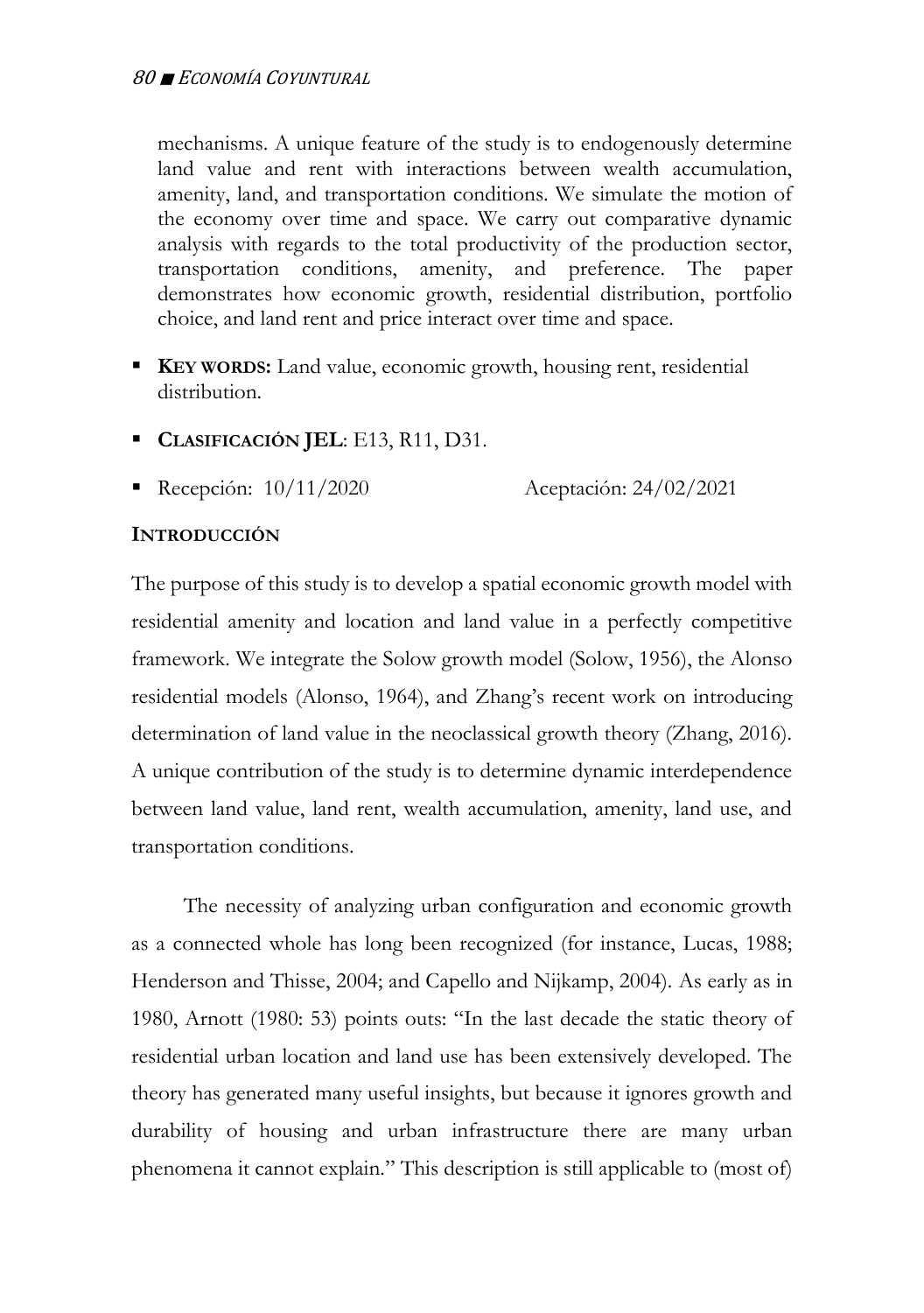the current literature of urban economics. On basis of Zhang's work (2002, 2008), we introduce neoclassical economic growth theory with capital accumulation to the standard land-use model of the urban economics and regional science. The growth mechanism of our model is based on the Solow growth model. It is well known that the development of the neoclassical growth theory is strongly influenced by the pioneering works of the two similar models separately proposed by Solow and Swan in 1956 (Solow, 1956; and Swan, 1956). In the literature the Solow-Swan model is often referred to as the Solow model. The Solow model considers capital and labor as substitutes for one another. The model assumes full employment of the input factors. There are numerous extensions and generalizations of the model (Burmeister and Dobell, 1970). The production side of our model is based on the neoclassical growth approach to urban growth and dynamics (e.g., Richardson, 1973, Rabenau, 1979, Henderson, 1985). We apply an alternative approach to consumer behavior proposed by Zhang (1993).

Following Zhang (2008), we apply the Alonso model to describe the spatial character of our economy. Like the Solow model in the neoclassical growth theory, the Alonso model plays a key role in the development of neoclassical urban economics (Alonso, 1964). The earlier important contributions are made by Muth (1969), Mills (1967), Beckmann (1969), Solow (1973), and others. Many studies in urban economic examine spatial structure of urban areas on the influence of the Alonso model (Mills, 1967; Muth, 1969; Fujita, 1989). As pointed out by Zhang (2002), most of the models concentrate on the residential location and urban structure and neglect production aspects of urban dynamics. Most of these studies are limited to comparative steady state analysis. They are focused on urban economic structures in static frameworks without wealth accumulation and land value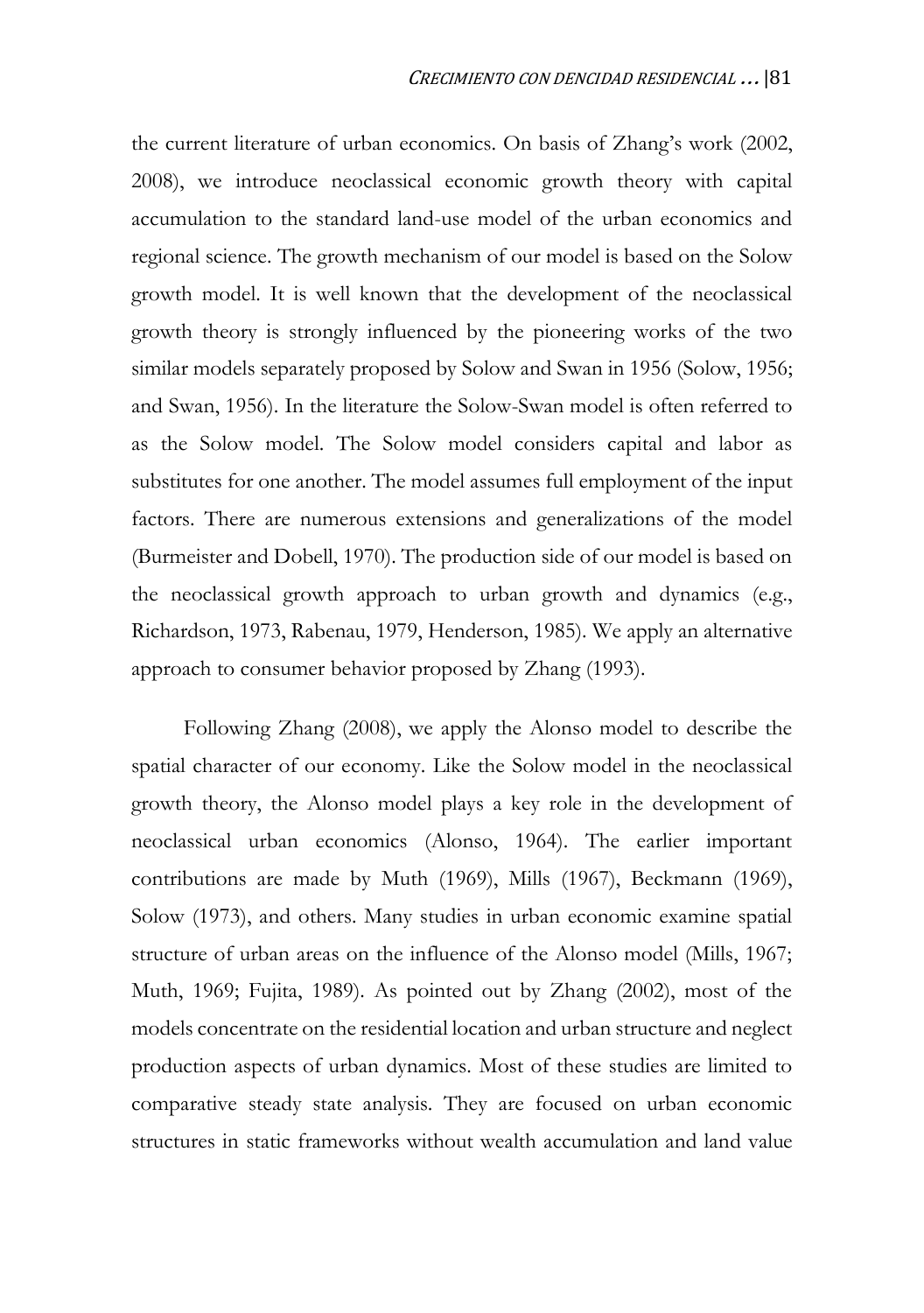determination. The main purpose of this study is to introduce endogenous land value and wealth accumulation. Leung and Teo (2011) observe that one of stylized facts on regional economic variation is related to the real estate markets. As land is an alternative way of making saving for future consumption, a proper economic model should take account of portfolio structures. Brueckner (1987) builds an urban model, taking account of the idea that commuting costs within an urban area are related to differing housing prices. The model explains the internal structure of cities as well as intercity differences in spatial structure. Sato and Xiao (2015) propose a model of interactions between labor and land markets in a city. These studies do not include portfolio equilibrium between different assets with a genuine dynamic framework as capital accumulation, which is the main determinant of economic growth, is not taken into account in urban spatial formation. As argued by Brito and Pereira (2002), the link between the housing market and long-term growth has been neglected in the literature. This study makes a contribution to linking housing market and economic growth. In association with modern economic growth and structural changes, the complexity of portfolio is increased (e.g., Uhler and Gragg, 1971; Agell and Edin, 1990; Cobb-Clark and Hilderbrand, 2009; Gaudecker, 2015). Households of contemporary economies are characterized of many assets such as housing, land, stocks, precious metals, gold, cashes in different currencies in their portfolios. As summarized in the overview by Guiso et al. (2002), "Until recently, researchers in economics and finance paid relatively little attention to household portfolios. Reasons included the tendency of most households to hold simple portfolios, the inability of the dominant asset pricing models to account for household portfolio incompleteness, and the lack of detailed databases on household portfolios in many countries until the late 1980s or 1990s. Now, however, the analysis of household portfolios is emerging as a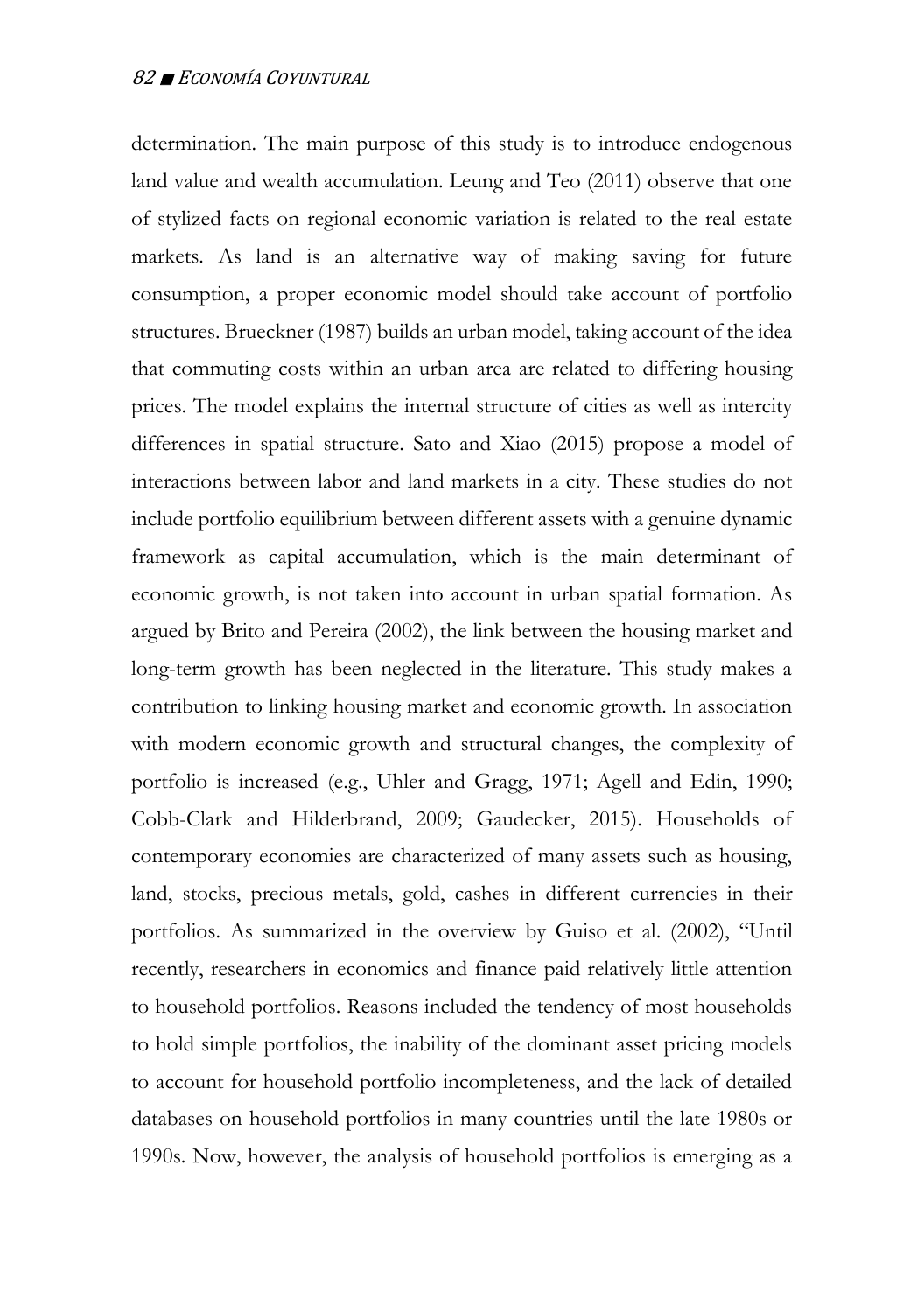field of vigorous study." As recently reviewed by Liu *et al*. (2011: 1), "Although it is widely accepted that house prices could have an important influence on macroeconomic fluctuations, quantitative studies in a general equilibrium framework have been scant." In the contemporary literature on land and economic growth only a few studies are concerned with determining land value, residential location and economic growth with microeconomic foundation. Our study proposes a mathematical model to deal with growth with portfolio choice equilibrium with land and physical capital within a comprehensive analytical framework with time and space.

It is well recognized that development of transportation systems has important effects on housing market, land rent, and residential distribution. This study also introduces transportation into the growth model with land value. The need for developing analytical frameworks for examining spatial economic growth with amenity is well recognized. We introduce amenity into the neoclassical growth theory in a spatial context. Issues related to interdependence between economic growth and amenity have been examined in the economic literature. There are many studies about amenities (Tiebout, 1956; Oates, 1969; Rosen, 1979; Roback, 1982; Beeson Gabriel et al. 2003; Chen and Rosenthal, 2008; Albouy and Lue, 2015). Nevertheless, only a few attempts have been made to introduce amenity into formal dynamic economic analysis with rational assumptions of profit and utility maximization in urban economics. It is well recognized that location choice is closely related to the existence and quality of such physical environmental attributes as open space and noise pollution as well as social environmental quality. Earlier introduction of amenities into spatial economics with microeconomic foundation is carried out by Zhang (1993a). As argued by Glaeser et al (2001), consumption amenities have increasingly played more important role in urban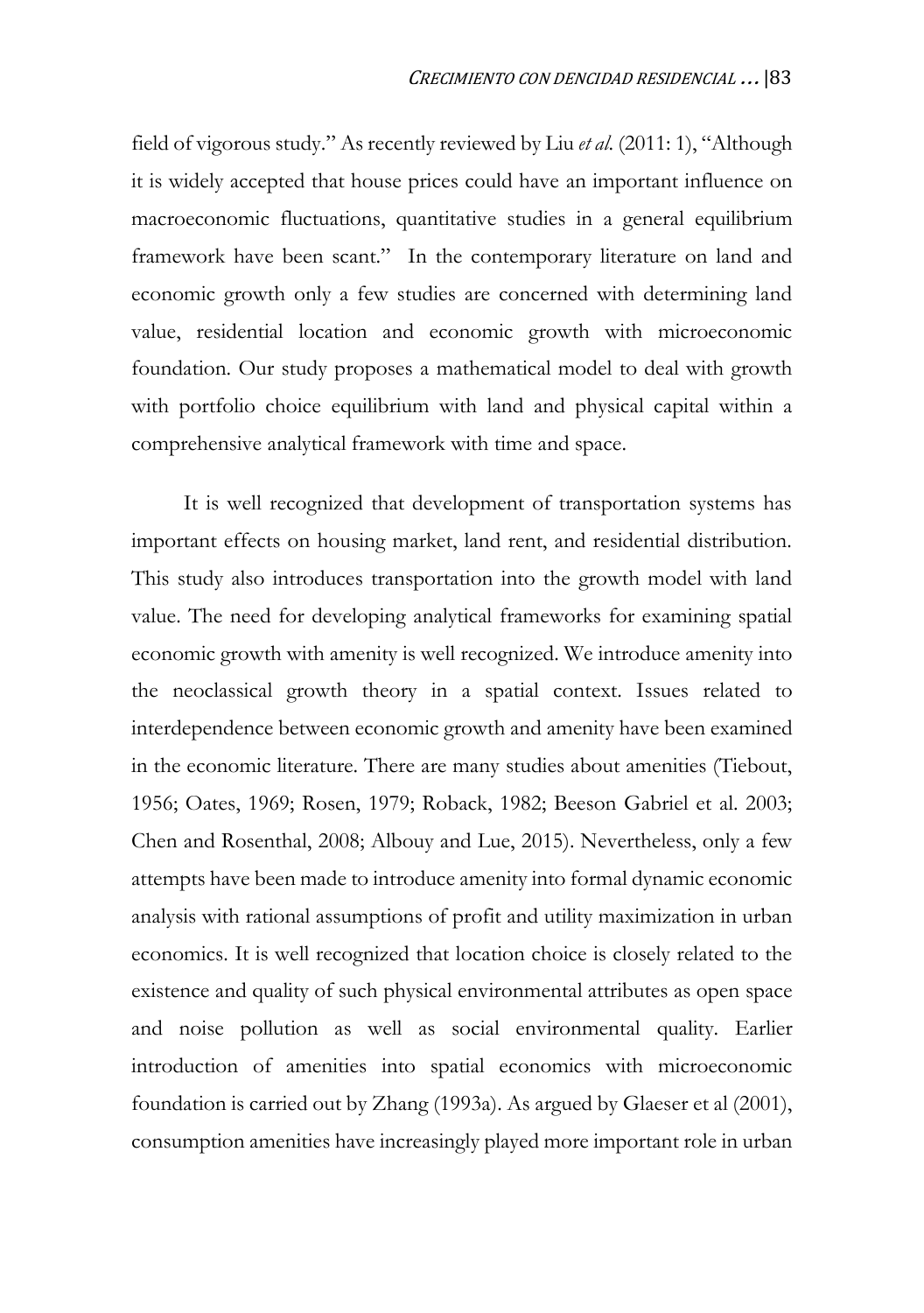formation. Public services, accessibilities, local transportation systems, pollution, and human relations such as discrimination all involve externalities and affect amenities. In this study, we incorporate amenity into the consumer location decision by assuming that amenity is a function of residential density.

This study deals with issues related to growth, transportation systems and residential distribution in a comprehensive framework. We study dynamic interactions between capital accumulation, land, housing, amenity, transportation in an isolated linear economy, by synthesizing the main ideas in the Solow growth model in the neoclassical growth theory and the Alonso urban model with an alternative approach to household behavior proposed by Zhang. The model is a one-dimensional model of residential location with a central business center (CBD). The paper is a synthesis of the two models proposed by Zhang (2008, 2016, 2018). The main differences from the two models are that Zhang (2008) includes growth mechanisms and residential distribution without taking account of land value and without dynamic analysis and Zhang (2016) deals with portfolio equilibrium between land and physical wealth without taking account of residential location. Zhang (2018) deals with a small-open economy in which rate of interest is given in global markets, while this study treats the rate of interest as an endogenous variable. This study carries out dynamic analysis with endogenous land value and residential location. The paper is organized as follows. Section 2 defines the spatial growth model with endogenous land value and residential location. Section 3 simulates the motion of the economic system. Section 4 carries out comparative dynamic analysis with regard to the total productivity of the production sector, transportation conditions, amenity, and preference. Section 5 concludes the study. The appendix proves the main results in section 3.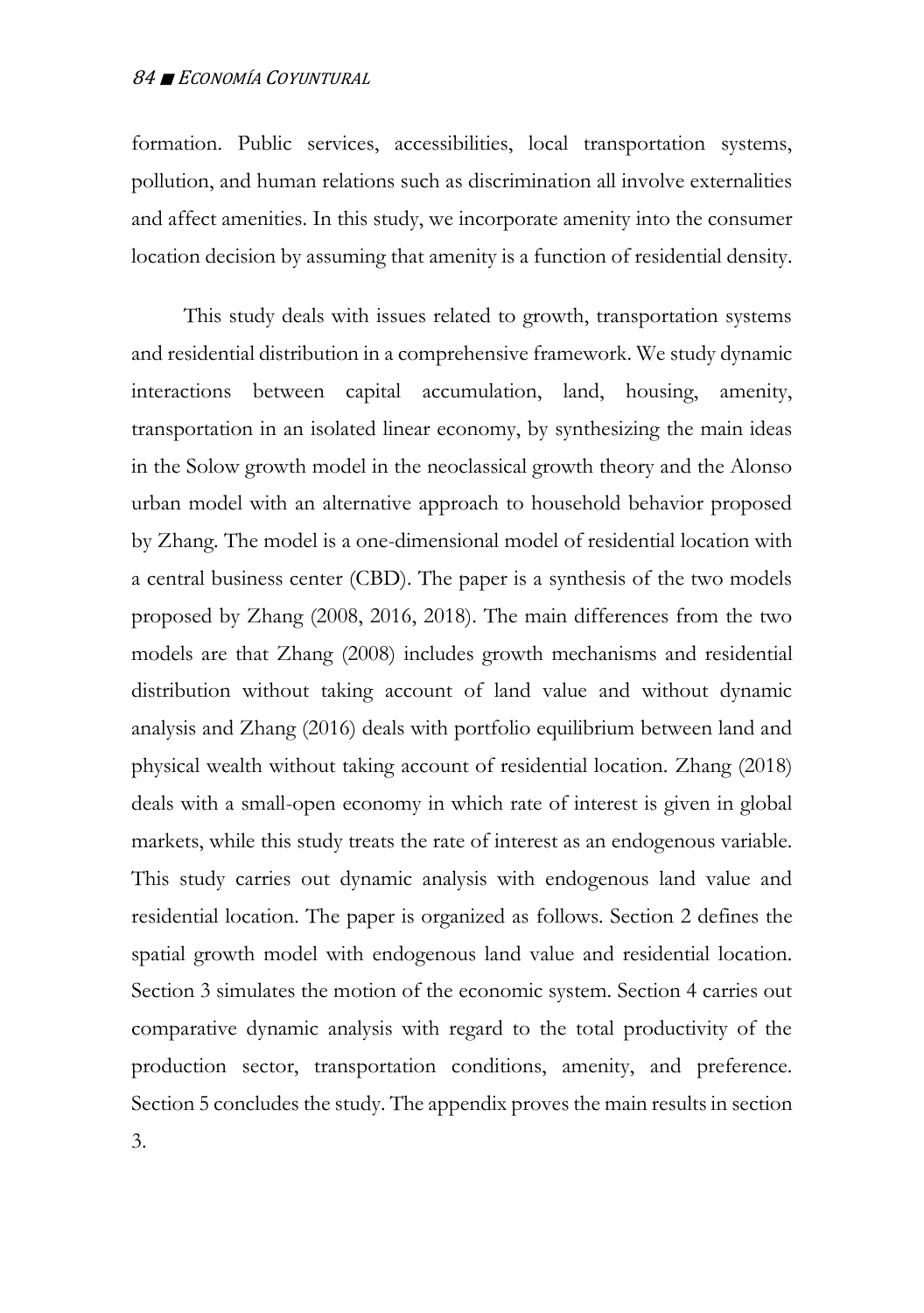# **2. THE MODEL**

En México según datos de la Encuesta Nacional de Ocupación y Empleo (ENOE) para el "primer trimestre del 2020 existen 6.5 millones de personas que se dedican al trabajo agrícola" (INEGI, 2020), este entendido como hombres y mujeres que siembran y cultivan el campo y cosechan sus productos, de estos 5.8 millones son hombres y 0.77 millones son mujeres, con un promedio de edad en el sector de 41.7 años y el promedio de escolaridad de esta población es de 5.9 años, lo que significa primaria incompleta (por debajo del promedio nacional de 8 años), de cada 100 trabajadores agrícolas, 24 hablan lengua indígena. We now build the model of dynamic interdependence between economic growth and residential density change over space by combining the basic features of the Solow growth model and the Alonso residential model with Zhang's approach to household behavior. We describe the residential land-use by following the Alonso model. The economic system is an isolated urban economy built on a flat featureless plain. All workers reside over the city and work in the CBD. People travel only between dwelling sites and the CBD. An individual reside only at one location. The only spatial characteristic that directly matters is the distance from the residential site to the CBD. The isolated state consists of a finite strip of land extending from a fixed central business district (CBD) with constant unit width. The system is geographically linear and consists of two parts - the CBD and the residential area. We use  $L$  to stand for the fixed (territory) length of the isolated state. We assume that all economic activities are concentrated in the CBD. Let  $\omega$  stand for the distance from the CBD to a point in the residential area. We use  $R(t, \omega)$  and  $p(t, \omega)$  to represent the land rent and land price at location  $\omega$  at time t. The households occupy the residential area. As we will get the same conclusions if we locate the CBD at the center of the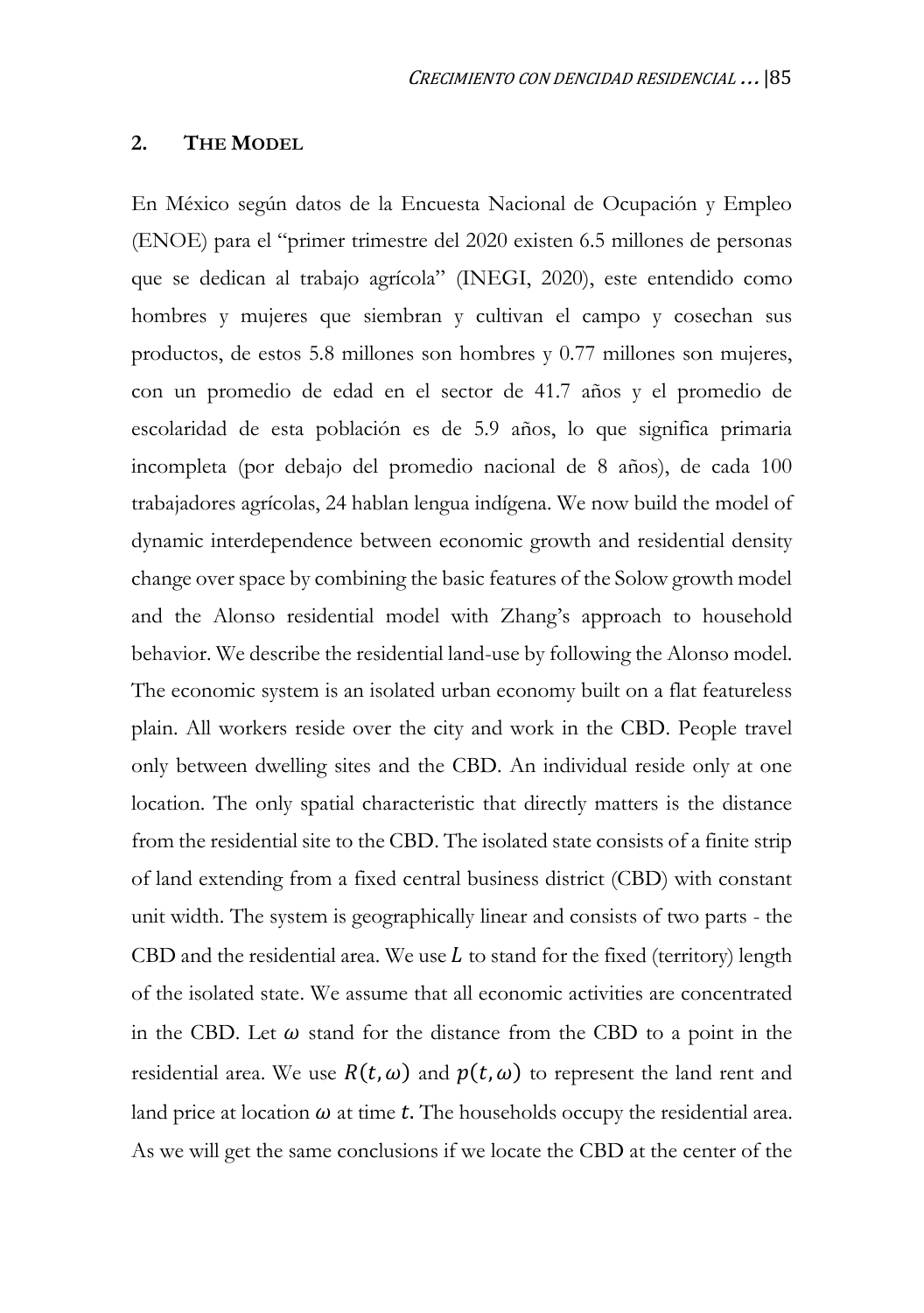linear system, the specified urban configuration will not affect our discussion. The system has one industrial sector. The industrial production is the same as that in the one-sector neoclassical growth model. We assume that the industrial product can be either invested or consumed. Housing is measured by lot size. The total labor force is fully employed by the industrial sector. We select industrial good to serve as numeraire. As we assume that the transportation cost of workers to the city is dependent on the travel distance, land rent for housing should be spatially different. We use  $K(t)$  to stand for the total capital stock.

### **The total labor input**

We use  $n(t, \omega)$  to denote the residential density at  $\omega$ . We assume that all the workers work the same time, irrespective of where they live. The population  $N$  is homogenous and constant. In the literature of urban economics there are studies on urban structure with heterogeneous households (Beckman, 1969; Solow, 1973; Beckmann and Papageorgiou, 1989; Anas, 1990; Lucas and Rossi-Hansberg, 2002; Tabuchi and Thisse, 2002). The total labor force is the sum of the labor input over the space. The width of the urban area is assumed to be unity. According to the definition of  $n(t, \omega)$ , we have:

$$
N=\int_0^L n(t,\omega)d\omega.
$$
 (1)

#### **The production sector**

Let  $F(t)$  stand for the production function. The production function is specified as follows:

$$
F(t) = AK^{\alpha}(t)N^{\beta}(t), \alpha, \beta > 0, \alpha + \beta = 1, (2)
$$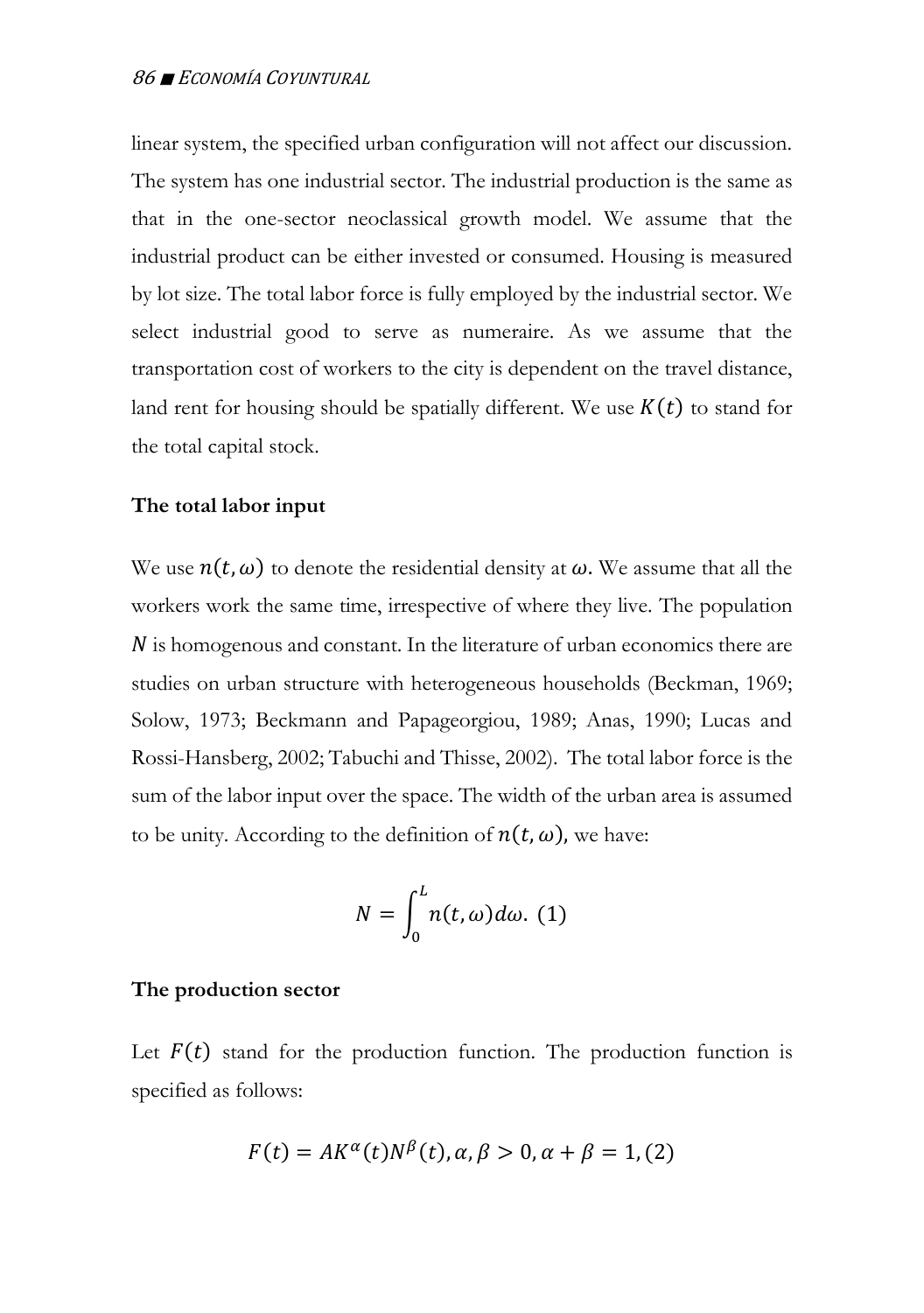where  $A$ ,  $\alpha$ , and  $\beta$  are positive parameters. The capital goods sector employs two input factors, capital and labor force. We assume that all the markets are perfectly competitive. Labor and capital earn their marginal products, and firms earn zero profits. The rate of interest  $r(t)$ , and wage rate  $w(t)$ , are determined by markets. Hence, for any individual firm  $r(t)$  and  $w(t)$  are given at each point in time. The production sector chooses capital  $K(t)$  and labor force  $N(t)$  to maximize its profit. The marginal conditions are given by:

$$
r(t) + \delta_k = \frac{\alpha F(t)}{K(t)}, w(t) = \frac{\beta F(t)}{N(t)},
$$
 (3)

where  $\delta_k$  is the depreciation rate of physical capital. We consider that wages are independent of where households live. Some studies suggest that wages should be related to distance from the residential site to urban centers (Muth, 1969; and White, 1976).

#### **The relation between the lot size and residential density**

We assume that all housing is residential. For simplicity we assume that housing is measured by lot size (Anas, 1978; Fischer et al. 1996; Arnott, 1980; Arnott et al. 1999; Lin et al., 2004; and Glaeser and Gyourko, 2005). Residential housing assets play a dual in the economy. First, residential housing assets are used as a durable consumption good. They are the source of housing services. Residential housing assets are used as a mechanism for the intertemporal transfer of wealth, which generates both rents and capital gains through housing appreciation. Let us denote  $l(t, \omega)$  the lot size of the household at  $\omega$ . According to the definitions of  $l$  and  $n$ , we have:

$$
n(t,\omega) = \frac{1}{l(t,\omega)}, 0 \le \omega \le L.(4)
$$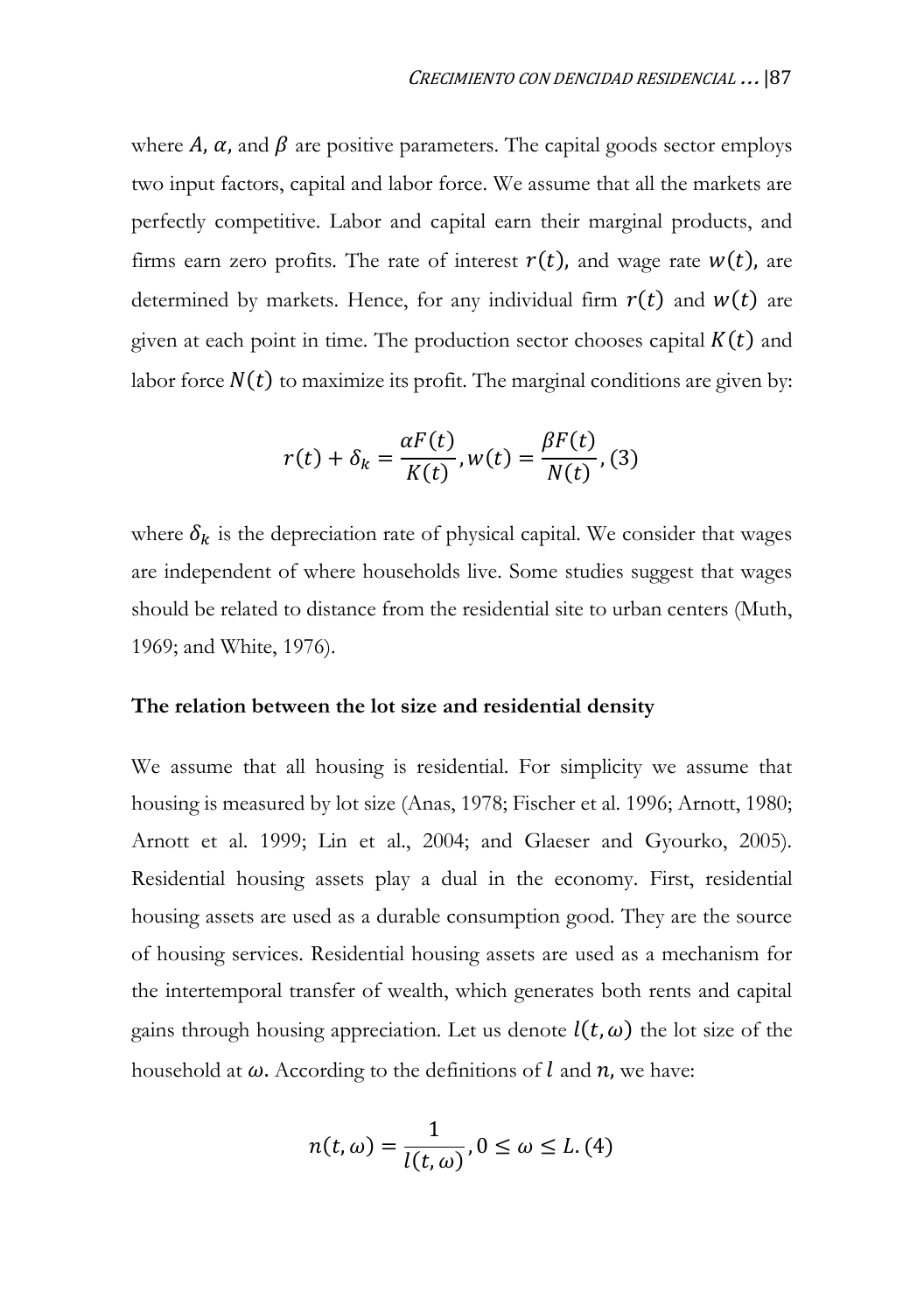#### **Choice between physical wealth and land**

Consider now a household with one unity of money. He can either invest in capital good thereby earning a profit equal to the net own-rate of return  $r(t)$ or invest in land thereby earning a profit equal to the net own-rate of return  $R(t, \omega)/p(t, \omega)$ . As we assume capital and land markets to be at competitive equilibrium at any point in time, the two options yield equal returns, i.e.

$$
\frac{R(t,\omega)}{p(t,\omega)} = r(t). (5)
$$

These equations enable us to determine portfolio equilibrium choice between land and (physical) wealth. It is easy to see that equations (5) are established under many strict conditions. For instance, we omit any transaction costs and any time delay for buying and selling. Equation (5) also implies perfect information. It should be noted that a relation similar to (5) is used in the long-term steady state analysis in literature of urban economics (Fujita, 1989). The land value  $p(\omega,t)$  is equal to the present value of anticipated land rents:

$$
p(t,\omega)=\int_t^\infty R(\tau,\omega)\,e^{-r(\tau-t)}d\tau,
$$

where  $\dot{r}$  is the discount rate. If we assume that the land rent is invariant over time, then we have:

$$
p(t,\omega)=\frac{R(t,\omega)}{r}.
$$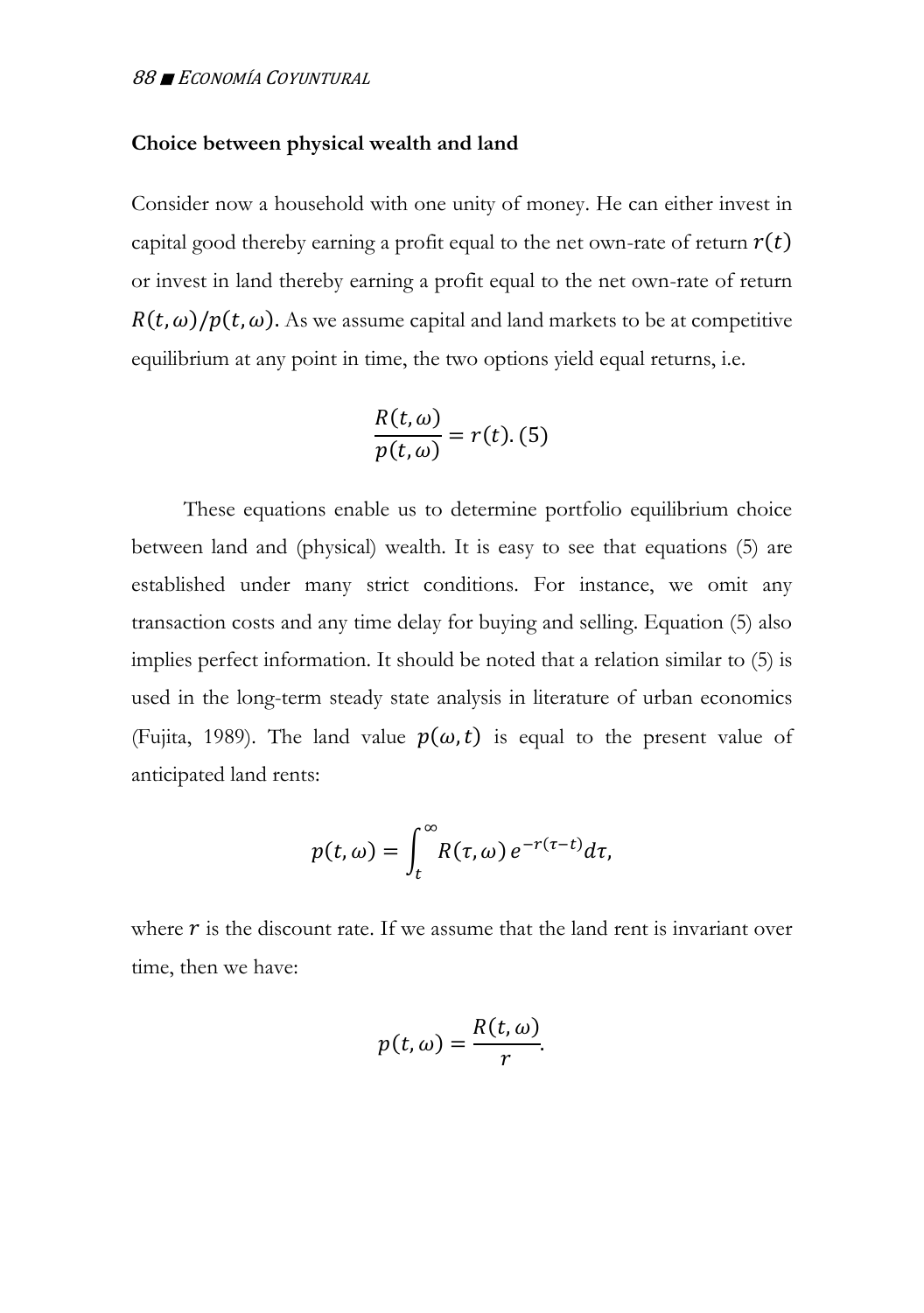#### **Travel time and cost to the CBD**

All the land is only for residential use. As work time is exogenously fixed equally for all the residents, a resident decides the time distribution between leisure time and travel time. We assume that work time is exogenously fixed. It is assumed that the travel time from the CBD to the residential location is only related to the distance. We neglect any other effects such on technological change, infrastructure improvement, and congestion on the travel time form the CBD to the residential area. Let  $T_0$  and  $\Gamma(\omega)$  respectively stand for the total available time and the time spent on traveling between the residence and CBD. We should require that the travel time increases in  $\omega$ . We have:

$$
T(\omega) + \Gamma(\omega) = T_0, (6)
$$

where  $T(\omega)$  is the leisure time that the household at  $\omega$  enjoys. As the travel is fixed for a given distance, the leisure time is also dependent only on the location. In reality, economic activities such as retailing, goods production, services, green parks, and transportation use land. Solow and Vickery (1971), for instance, study urban land use for transportation in a similar spatial setting as in this study. At each location, land is distributed between transportation and housing as follows:  $L_H(\omega) + L_T(\omega) \leq 1$ , where  $L_H(\omega)$  and  $L_T(\omega)$  are respectively the ratios of land devoted to housing and transportation. In order to extend out study, we refer to, for instance, Oron et al (1973) who study endogenous speed and congestion, and Yang and Huang (2005) who deal with pricing and congestions. There are different types of congestions and externalities (e.g., Anas and Kim, 1996; Arnott, 2007; Ahlfeldt *et al*. 2015; and Brinkman 2016).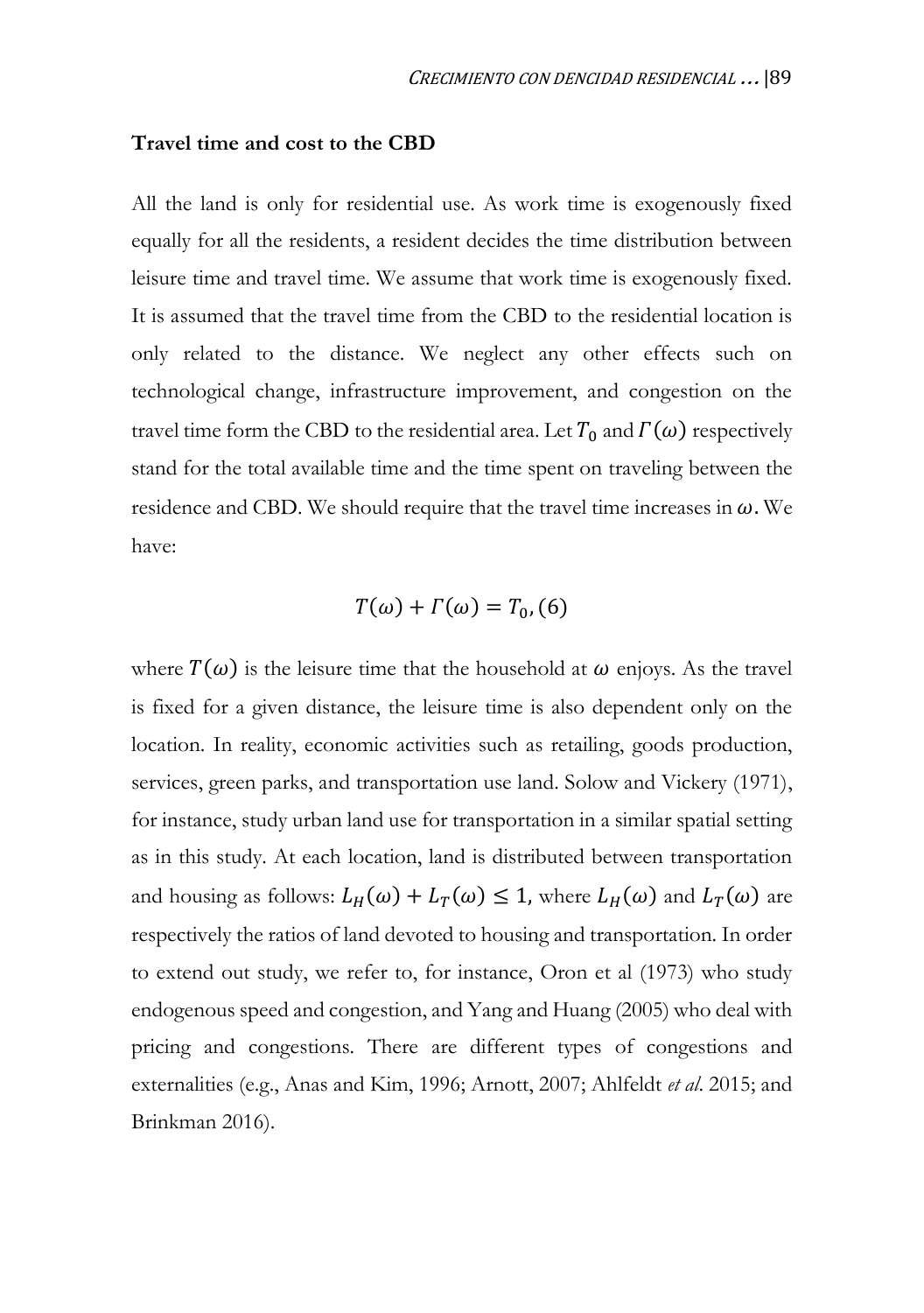This study assumes that the travel cost  $c_T(\omega, t)$  from location  $\omega$  to the CBD is dependent on the distance as follows:

$$
c_T(t,\omega)=\bar{c}(t)+c_0(\omega). (7)
$$

Transport mode is an endogenous variable, which implies that like housing, transportation service should enter the utility function. Transportation cost is related to income (e.g., Train and McFadden, 1978; Rietveld et al, 2003; and De Palma et al, 2005).

#### **Land ownership, current income, and disposable income**

As in many studies in urban economics (e.g., Zhang, 2002), we use lot size to stand for housing. As argued, for instance, by Davis and Heathcote (2007), most of the fluctuations in house prices are driven by land price rather than by the cost of structures. This implies that it is acceptable to use lot size to stand for housing when dealing with dynamics of housing value. Let  $k(\omega, t)$ stand for the representative household's physical wealth, and  $a(\omega,t)$  for the value of land owned by the household at location  $\omega$ . The total value of land owned by the household at  $\omega$  is the sum of all the value of land the household owns in the economy. We have

$$
a(t,\omega) = \int_0^L p(t,\widetilde{\omega})\overline{l}(t,\omega,\widetilde{\omega})d\widetilde{\omega}, (8)
$$

where  $\bar{l}(t, \omega, \widetilde{\omega})$  is the land that the household at  $\omega$  owns at  $\widetilde{\omega}.$ 

The total value of wealth  $v(t, \omega)$  owned by the household at  $\omega$  is the sum of the two assets' values

$$
v(t, \omega) = \bar{k}(t, \omega) + a(t, \omega). (9)
$$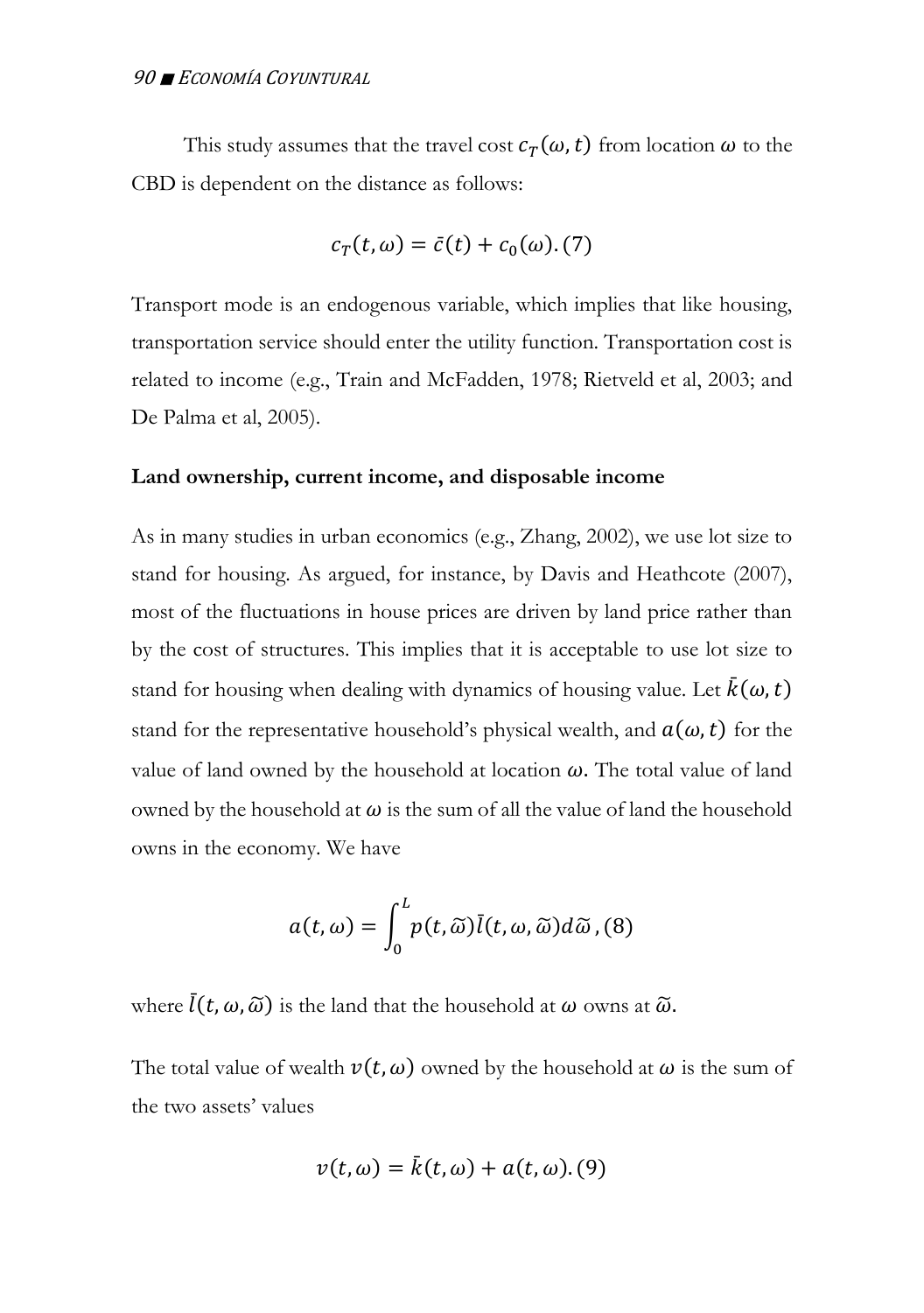The household at  $\omega$  collects the following rent from the land that the household owns:

$$
\bar{r}(t,\omega) = \int_0^L R(t,\widetilde{\omega})\overline{l}(t,\omega,\widetilde{\omega})d\widetilde{\omega} \; \rightleftarrows, 0 \leq \omega \leq L.(10)
$$

The total land rent of the economy is equal to the land rent that the population owns:

$$
\int_0^L \bar{r}(t,\omega)d\omega = \int_0^L R(t,\omega)d\omega \rightleftarrows 0 \le \omega \le L.(11)
$$

The household at  $\omega$  has the following current income:

$$
y(t, \omega) = r(t)\bar{k}(t, \omega) + w(t) + \bar{r}(t, \omega), 0 \le \omega \le L, (12)
$$

from the interest payment  $rk$ , and the wage payment  $w$ , and the land rent income  $\bar{r}$ . We call  $y(t, \omega)$  the current income in the sense that it comes from consumers' wages and current earnings from ownership of wealth. The total value of the wealth that a consumer at location  $\omega$  can sell to purchase goods and to save is equal to  $a(t, \omega)$ . Here, we assume that selling and buying wealth can be conducted instantaneously without any transaction cost. The disposable income  $\hat{y}(t, \omega)$  is then the sum of the current income and the total value of wealth. As we don't take account of possible borrowing, we have:

$$
\hat{y}(t,\omega) = y(t,\omega) + v(t,\omega). (13)
$$

The disposable income is used for saving and consumption. At time  $t$ the consumer has the total amount of income equaling  $\hat{y}$  to distribute between consuming and saving.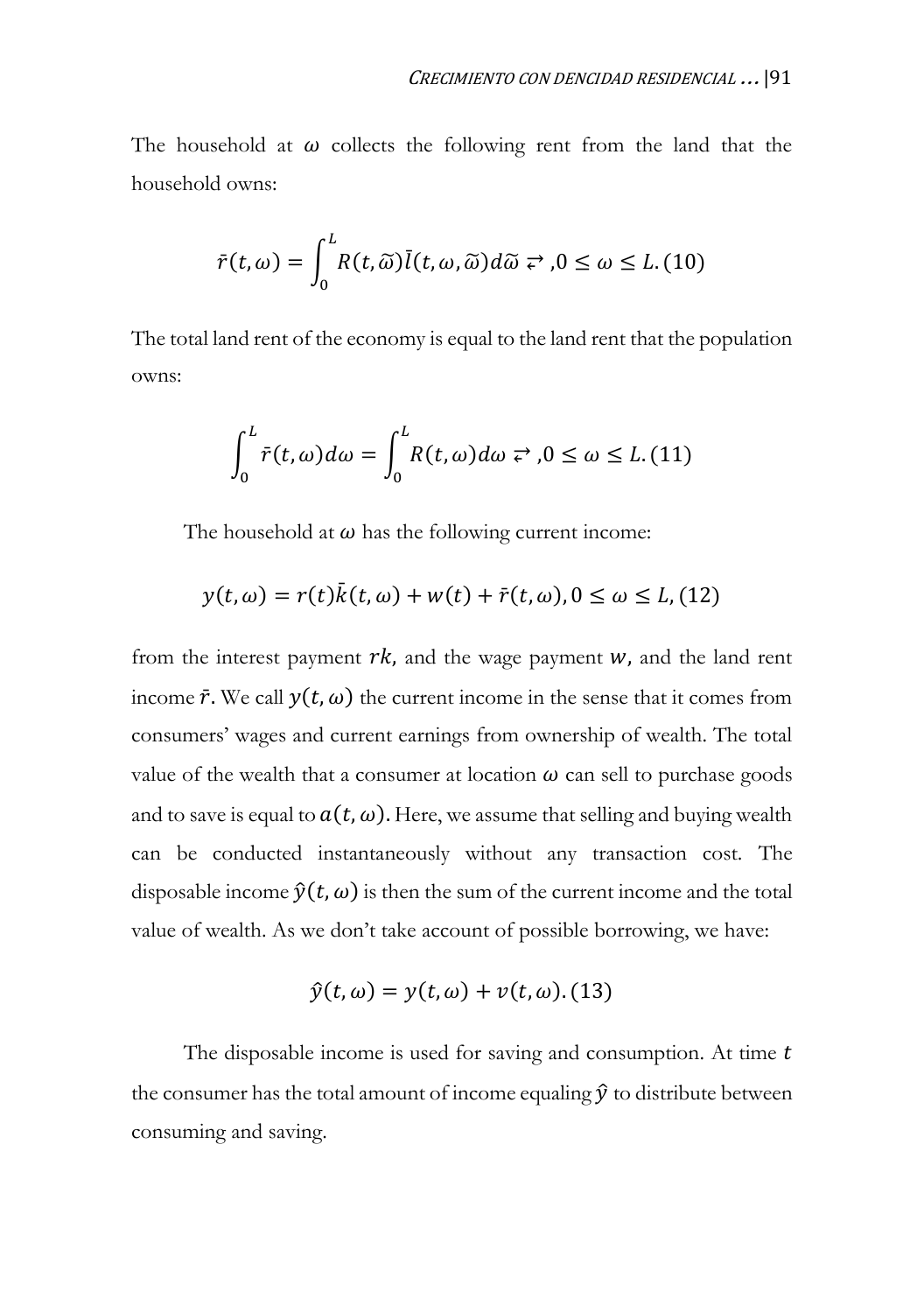### **The budget**

At each point in time, the household at location  $\omega$  distributes the total available budget between housing  $l(t, \omega)$ , saving  $s(t, \omega)$ , consumption of industrial goods  $c(t, \omega)$ , and travelling,  $c_T(\omega)$ . The total expenditure is:

$$
R(t,\omega)l(t,\omega)+c(t,\omega)+s(t,\omega)+c_T(t,\omega), 0\leq \omega\leq L.
$$

The disposable income equals the total expenditure, i.e.

$$
R(t, \omega)l(t, \omega) + c(t, \omega) + s(t, \omega) + c_T(\omega) = \hat{y}(t, \omega), 0 \le \omega \le L. (14)
$$

Insert (11) and (10) in (12):

$$
R(t, \omega)l(t, \omega) + c(t, \omega) + s(t, \omega) = \bar{y}(t, \omega), (15)
$$

where

$$
\bar{y}(t,\omega) \equiv (1+r(t))\bar{k}(t,\omega) + w(t) + \bar{r}(t,\omega) + a(t,\omega) - c_T(t,\omega).
$$

#### **Utility, amenity and optimal solution**

Consumers make decisions on choice of lot size, consumption level of commodity as well as on how much to save. This study uses the approach to consumers' behavior proposed by Zhang in the early 1990s (Zhang, 1993). This approach makes it possible to solve many national, international, urban, and interregional economic problems, such as growth problems with heterogeneous households, multi-sectors, and preference changes, which are analytically intractable by the traditional approaches in economics. It should also be remarked that in the growth literature, for instance, in the Solow model, the saving is out of the current income  $y$  while in this study the saving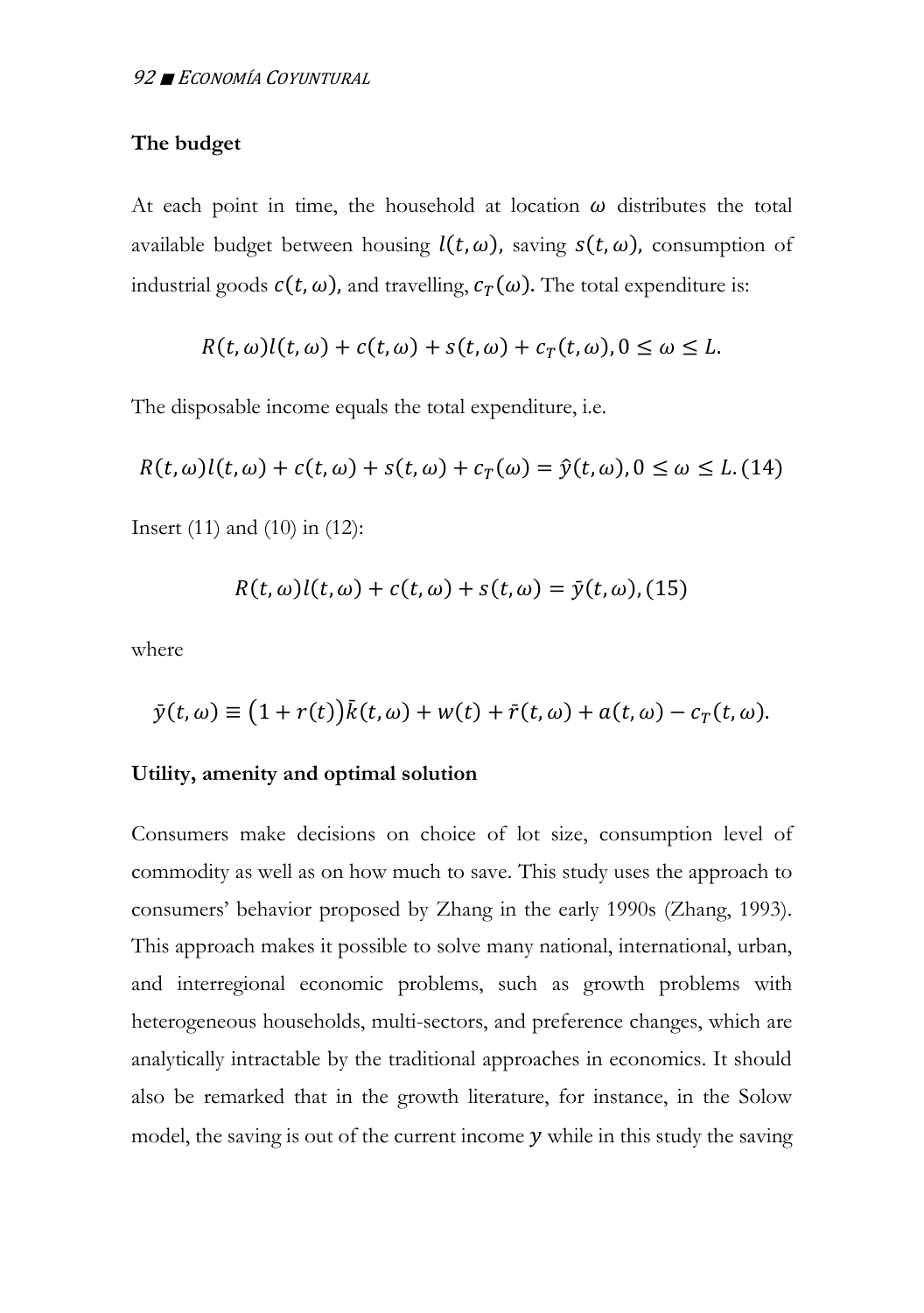is out of the disposable income which is dependent both on the current income and wealth. We assume that utility level  $U(t, \omega)$  of the household at location  $\omega$  is dependent on  $T(\omega)$ ,  $l(t, \omega)$ ,  $s(t, \omega)$ , and  $c(t, \omega)$  as follows:

$$
U(t,\omega) = \theta(t,\omega) T^{\sigma_0}(\omega) c^{\xi_0}(t,\omega) l^{\eta_0}(t,\omega) s^{\lambda_0}(t,\omega), \sigma_0, \xi_0, \eta_0, \lambda_0
$$
  
> 0, (16)

in which  $\sigma_0$ ,  $\xi_0$ ,  $\eta_0$ , and  $\lambda_0$  are a typical person's elasticity of utility with regard to leisure time, industrial goods, housing, and saving. We call  $\sigma_0$ ,  $\xi_0$ ,  $\eta_0$ , and  $\lambda_0$  propensities to use leisure time, to consume goods, to consume housing, and to hold wealth, respectively.

In our approach distance from the CBD reflects two elements: the inconvenience of the distance and the value of the amenity of the surrounding area. The urban dynamics is influenced by many changing characteristics of environmental quality such as air quality, levels of noise pollution, open space, and other physical and social neighborhood qualities at each location. Environmental quality can be reflected in part by its effect on the location choice of the individual. Many kinds of externalities may exist at any location. Some may be historically given, such as historical buildings and climate; others such as noise and cleanness, may be endogenously determined by the location of residents. Households may prefer a low-density residential area to a high one, as there tend to have more green, less noise, more cleanness and more safety in a low-density area. Nevertheless, there are other factors, such as social interactions, which may make high-density area attractive. Glaeser et al (2001: 27) point out: "Most urban scholars think of cities as offering positive agglomeration benefits in the productive sphere, and as having negative agglomeration effects (or congestion effects) on non-work consumption". Their empirical study demonstrates that high amenity cities grown faster than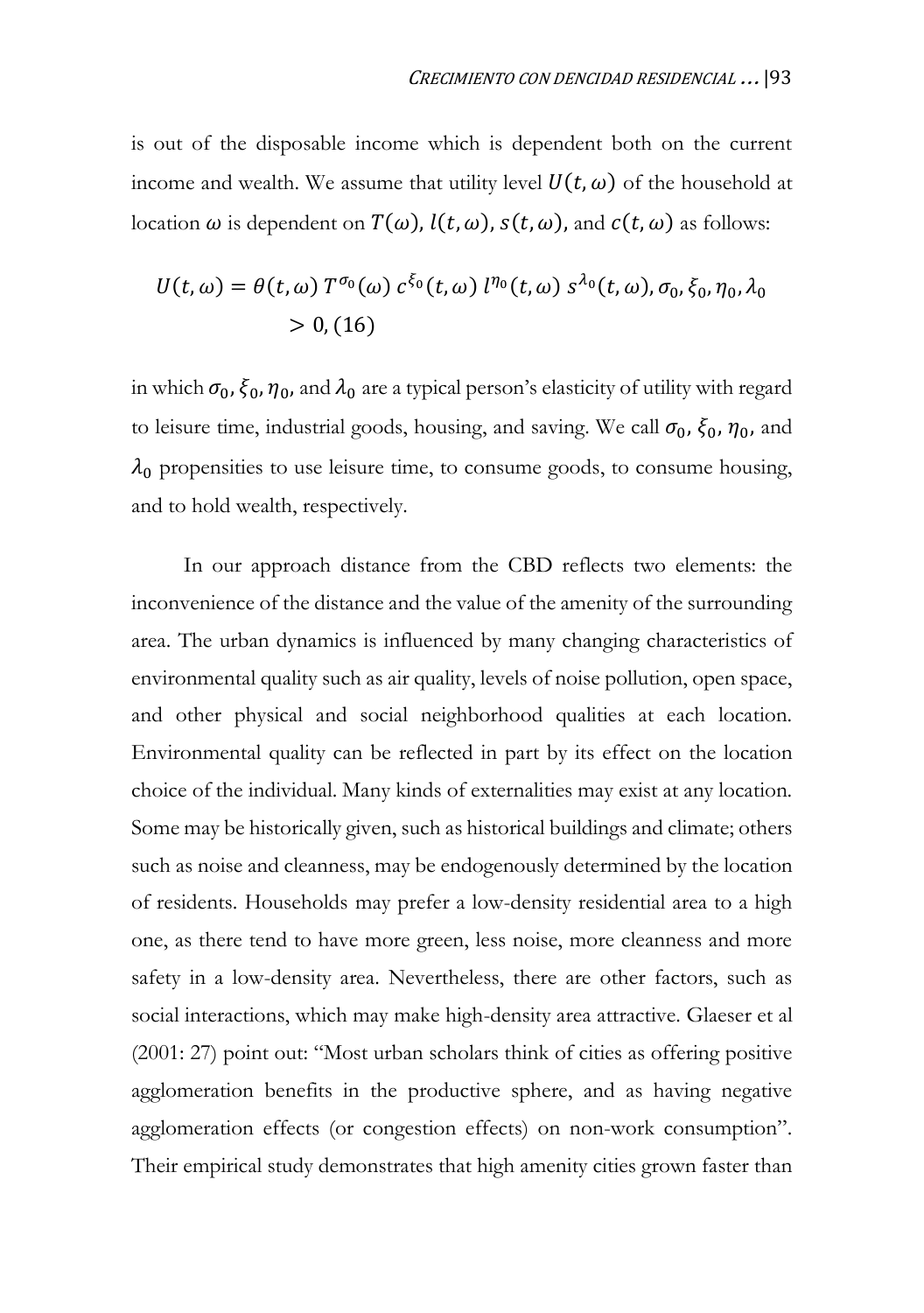low amenity cities and that the role of urban density in maintaining urban growth is important. In this study we assume that local amenity is dependent on local residential density. We specify the amenity  $\theta(\omega,t)$  at  $\omega$  as follows:

$$
\theta(t,\omega)=\theta_1 n^\mu(t,\omega), \theta_1>0. \, (17)
$$

The function  $\theta(t, \omega)$  implies that the amenity level at location  $\omega$  is related to the residential density at the location. This specified form is a limited case. Locational amenities or disamenities are not only affected by the residential density at the location. For instance, possible social contacts of any individual are spread over the whole space. For instance, Hoehn et al. (1987) take account of a city-wide amenity in examining wages and prices. Air pollution is not limited to locals.

Maximizing  $U(\omega, t)$  subject to the budget constraint (8) yields:

$$
l(t, \omega) = \frac{\eta \,\bar{y}(t, \omega)}{R(t, \omega)}, c(t, \omega) = \xi \,\bar{y}(t, \omega), s(t, \omega) = \lambda \,\bar{y}(t, \omega), (18)
$$

where

$$
\eta \equiv \rho \eta_0, \xi = \rho \xi_0, \lambda \equiv \rho \lambda_0, \frac{1}{\eta_0 + \xi_0 + \lambda_0}.
$$

The above equations mean that the housing consumption, consumption of the good and saving are positively proportional to the potential available income.

### **Equal utility level over the residential area**

To determine residential distribution, we require that all the households obtain the same level of utility at any point in time. This also comes out of our assumption that the population is homogeneous, and people can change their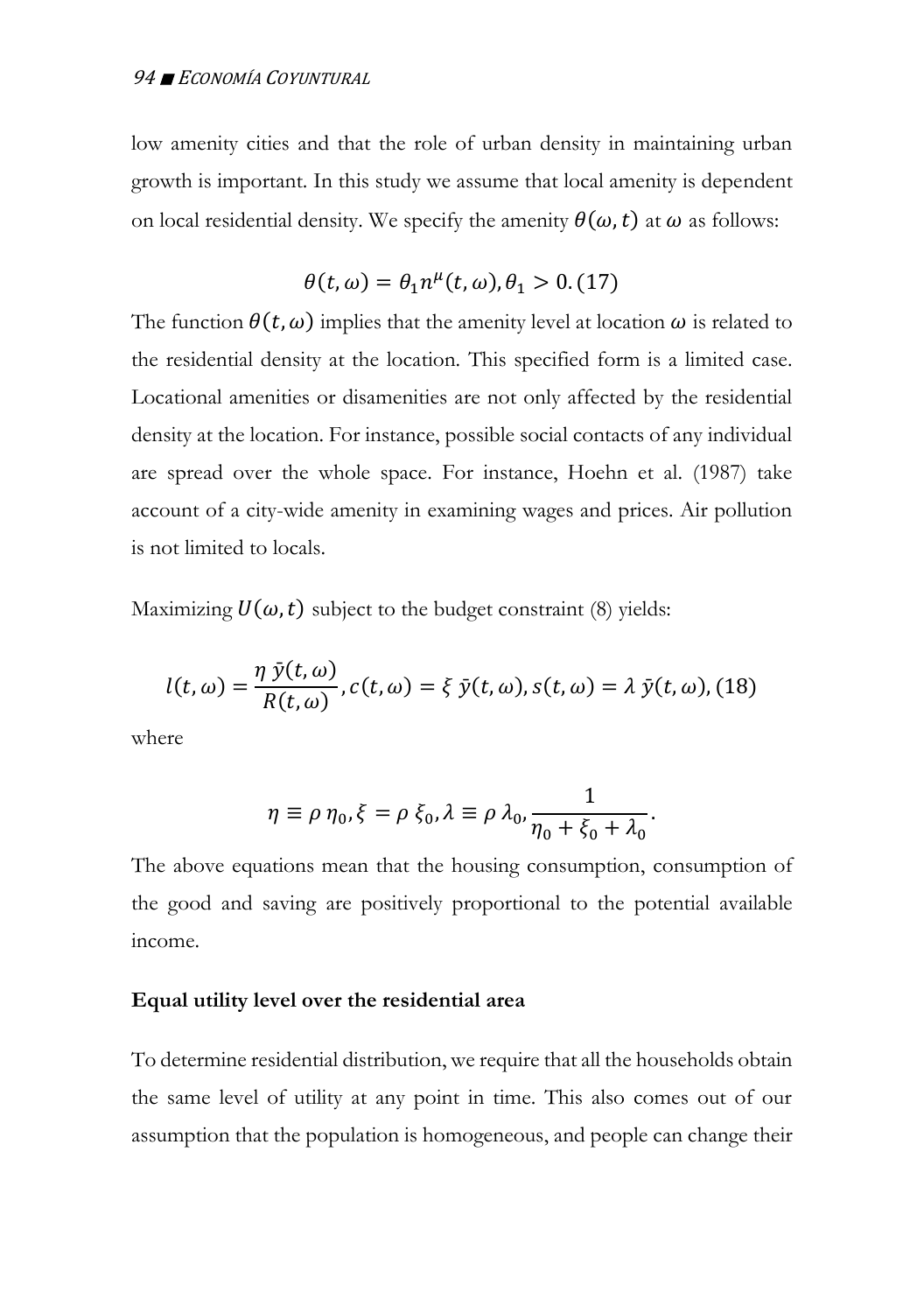residential location freely without any transaction costs and time delay. The conditions that households get the same level of utility at any location at any point is represented by:

$$
U(t, \omega_1) = U(t, \omega_2), 0 \le \omega_1, \omega_2 \le L. (19)
$$

Here we neglect possible costs for migration.

### **Wealth accumulation**

According to the definition of  $s(t, \omega)$ , the wealth accumulation of the household at location  $\omega$  is given by:

$$
\dot{v}(t,\omega) = s(t,\omega) - v(t,\omega), 0 \le \omega \le L. (20)
$$

# **The land market equilibrium**

According to the definition the total value of the national land  $V(t)$  is:

$$
V(t) = \int_0^L p(t, \omega) d\omega \, . \, (21)
$$

The total value of land owned by the population is given by:

$$
V^*(t) = \int_0^L n(t, \omega) a(t, \omega) d\omega
$$
 (22)

As the land is privately owned, the two values should equal:

$$
\int_0^L n(t,\omega)a(t,\omega)d\omega = \int_0^L p(t,\omega)d\omega.(23)
$$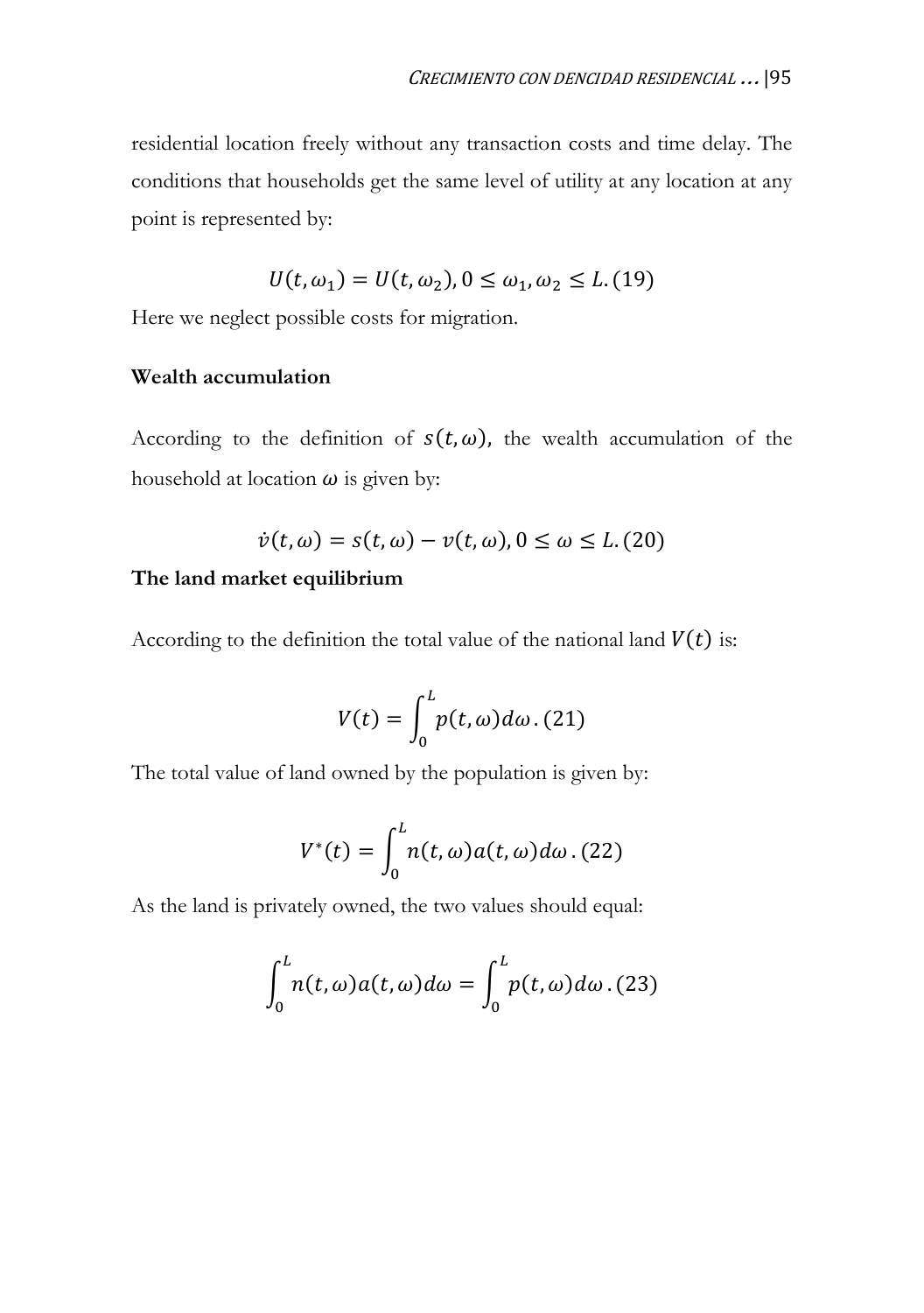### **The equilibrium for good production and consumption**

The total consumption  $C(t)$  is given by:

$$
C(t) = \int_0^L n(t, \omega) c(t, \omega) d\omega
$$
 (24)

Change in physical capital is the national production minus the national consumption and physical depreciation. We have:

$$
\dot{K}(t) = F(t) - C(t) - \delta_k K(t). (25)
$$

#### **All the capital being owned by the population**

The total capital stock employed by the production sector is equal to the total wealth owned by all the households. That is:

$$
K(t) = \int_0^L n(t, \omega) \bar{k}(t, \omega) d\omega
$$
 (26)

We have thus built the dynamic growth model with endogenous spatial distribution of wealth, time, consumption and population, capital accumulation and residential location. From the construction process we see that if we neglect space in our model, the model is similar to the Solow growth model. If we omit wealth accumulation and capital accumulation, the model is similar to the Alonso model. We now examine dynamic properties of the system.

# **3. THE SPATIAL DYNAMICS**

The previous section defines the model with residential structure by integrating the basic ideas in Solow's growth and Alonso's residential models with Zhang's alternative approach to household behavior. This section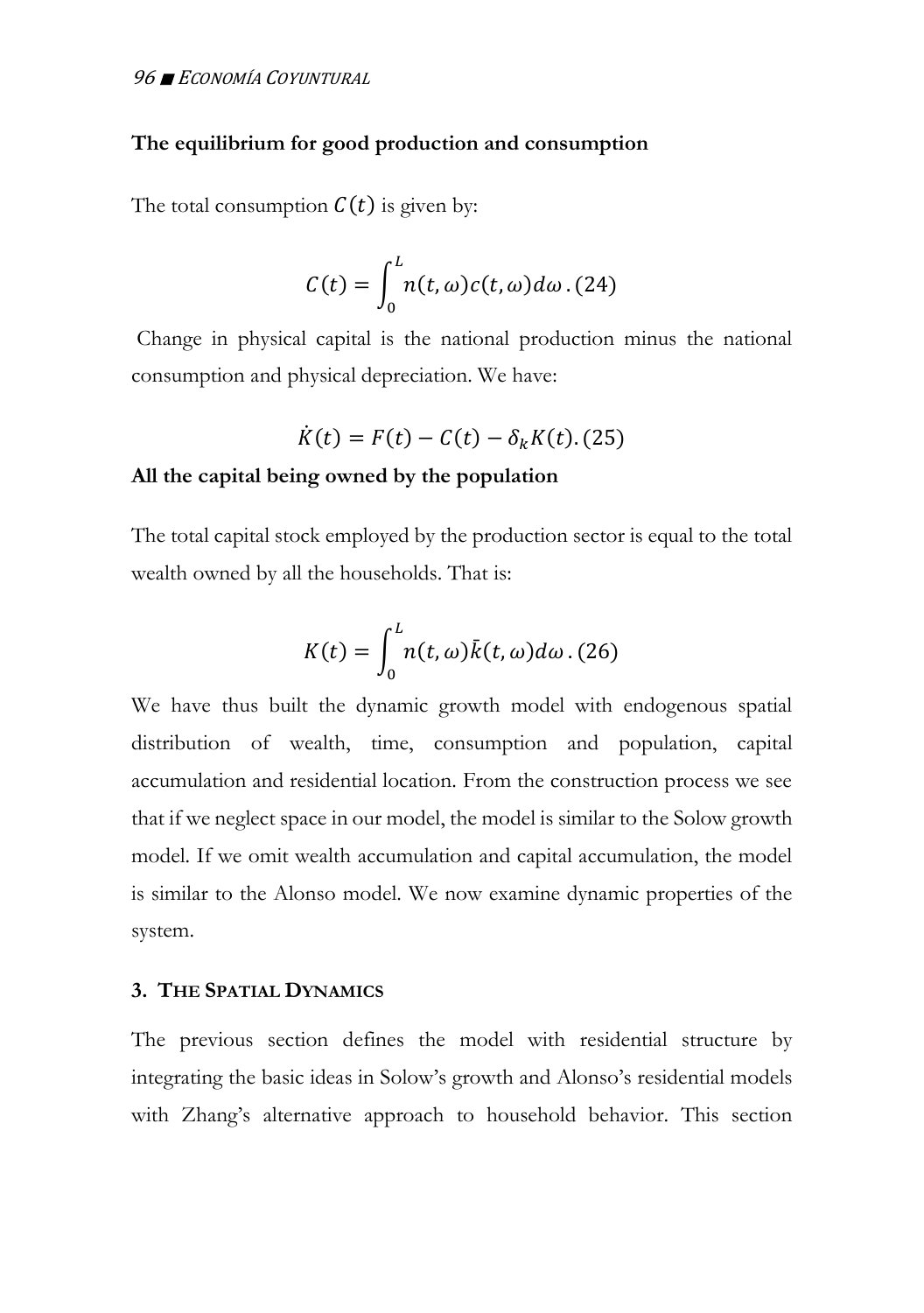examines properties of the spatial model. The following lemma provides a computational procedure to plot the motion of the economic system.

#### **Lemma**

Assume  $c_T = \bar{c}w(t)$ , where  $\bar{c}$  is a constant. The dynamics of capital stock and the wealth per household,  $K(t)$  and  $v(t)$ , are described by the following two differential equations:

$$
\dot{K}(t) = \Omega_1(K(t)),
$$
  

$$
\dot{v}(t) = \Omega_2(K(t), v(t)), (27)
$$

in which  $\Omega_1$  and  $\Omega_2$  are functions of  $K(t)$  and  $v(t)$  defined in the appendix. For given  $K(t)$  and  $v(t)$ , we uniquely determine all the other variables by the following procedure:  $F(t)$  by (2)  $\rightarrow r(t)$  by (3)  $\rightarrow w(t)$  by (3)  $\rightarrow \tilde{v}(t)$  by  $(A11) \rightarrow K(t)$  by  $(A14) \rightarrow \bar{y}(t)$  by  $(A4) \rightarrow n(0)$  by  $(A11) \rightarrow n(\omega)$  by  $(A19)$  $\rightarrow$   $l(\omega)$  by (4)  $\rightarrow$   $R(t, \omega)$  by (A11)  $\rightarrow$   $p(t, \omega)$  by (5)  $\rightarrow$   $U(t, \omega)$  by (A17)  $\rightarrow$  $C(t)$  by (A13)  $\rightarrow$   $c(t)$  by (18)  $\rightarrow$   $s(t)$  by (18)  $\rightarrow$   $\tilde{r}(t)$  by (A10).

In the lemma  $\tilde{v}(t)$  is the total wealth defined by:

$$
\tilde{v}(t) \equiv \int_0^L n(t,\omega)v(t,\omega)d\omega.
$$

We specify the parameters as follows:

$$
\alpha = 0.45, A = 0.8, N = 50, L = 1, T_0 = 1, \delta_k = 0.03, \lambda_0 = 0.8, \sigma_0
$$

$$
= 0.2, \xi_0 = 0.1,
$$

$$
\eta_0 = 0.02, \bar{c} = 0.01, \theta_1 = 1, \mu = -0.05. (28)
$$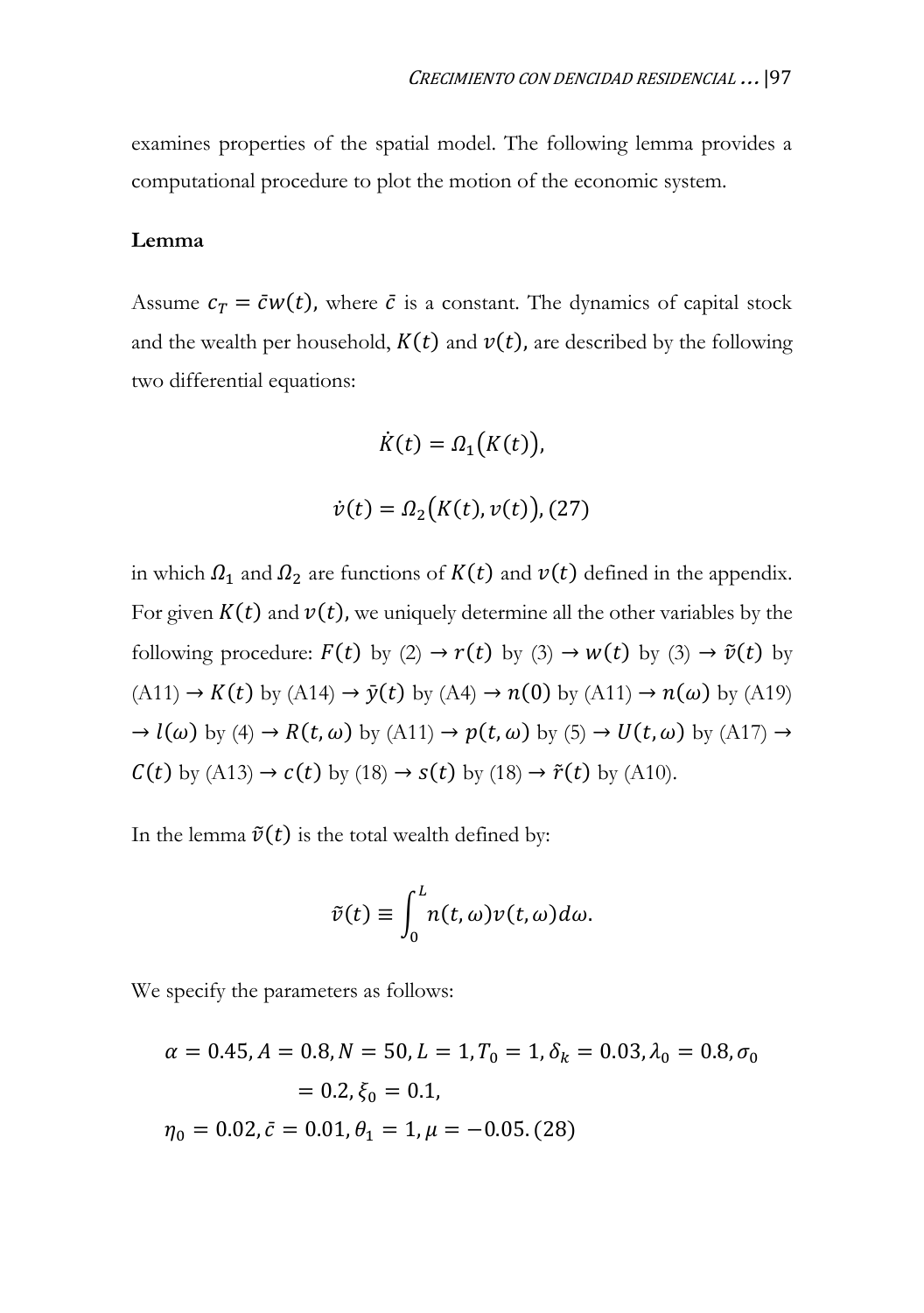The population is fixed at 50 units and the urban length is fixed at one unit. The total available time for enjoying leisure and commuting is unit. The total factor productivity is specified with 0.8. We specify  $\alpha$  with 0.45. These specifications will not affect our results with regards to comparative dynamic analysis. We assume that the commuting cost is only dependent on the wage and independent of the distance. As shown in the appendix this strict assumption is made only for simplicity of deriving the differential equations. The specified value of  $c<sub>T</sub>$  implies that one percent of the wage is spent on commuting. The impact of distance on the city structure in the rest of the paper is due to the distance-related amenity and commuting time. The propensities to consume goods and consume housing are respectively specified at  $0.1$  and  $0.02$ , which implies that the expenditures on goods is 5 times as the expenditure on housing. The propensity to use leisure is specified at 0.2. The amenity parameter,  $\mu$ , is negative. This implies that with all the other conditions equal the household prefers to living in an area with low residential density. We fix the depreciation rate at 0.05.

We specify the following initial conditions:

$$
K(0) = 515, v(0) = 15.
$$

Under (28) we plot the variables over time and space in in Figure 1. The national capital stock and national total wealth fall. The total wealth per household rises over time. The total output falls. The wage rate falls, and the rate of interest rises. The household consumes more. The residential density falls, and lot size rises in distance to the CBD. The amenity rises and leisure time falls in distance to the CBD. The land value and rent rise over time at any location and fall in distance at any time.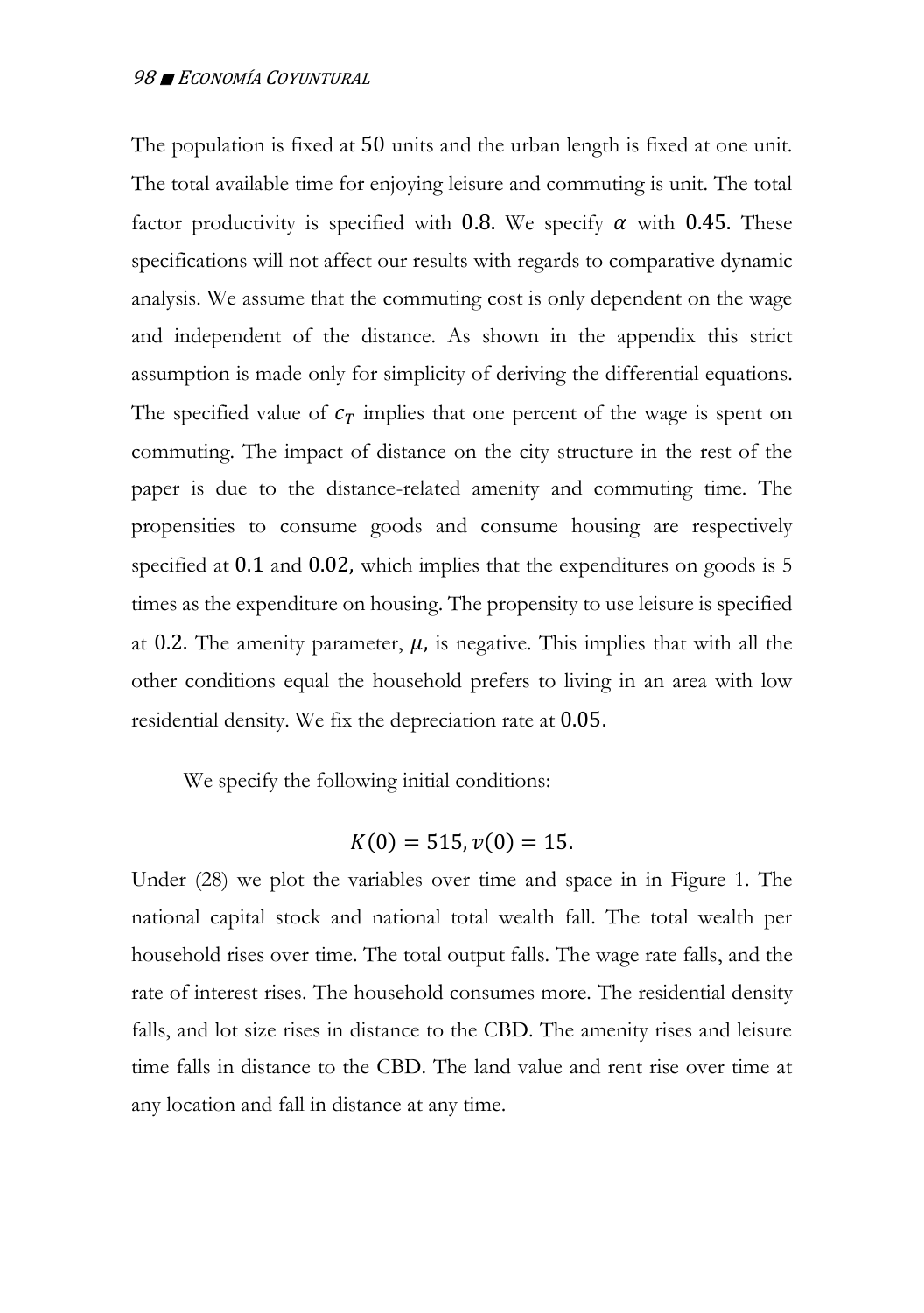

Figure 1. The Motion of the Economy over Space

### **4. COMPARATIVE DYNAMIC ANALYSIS**

The previous sector studies the equilibrium structure of the economic geography. First, we examine effects of change in the total productivity. We introduce a symbol  $\bar{A}x$  to stand for the change rate of the variable x in percentage due to changes in value of a parameter value.

#### **A rise in the total factor productivity**

We now allow the total factor productivity to be changed as follows:  $A_0$ : 0.8  $\Rightarrow$  0.81. There are no changes in the residential density, the lot size, the amenity, and leisure time as

$$
\bar{\Delta}n(\omega) = \bar{\Delta}l(\omega) = \bar{\Delta}\theta(\omega) = \bar{\Delta}T(\omega) = 0.
$$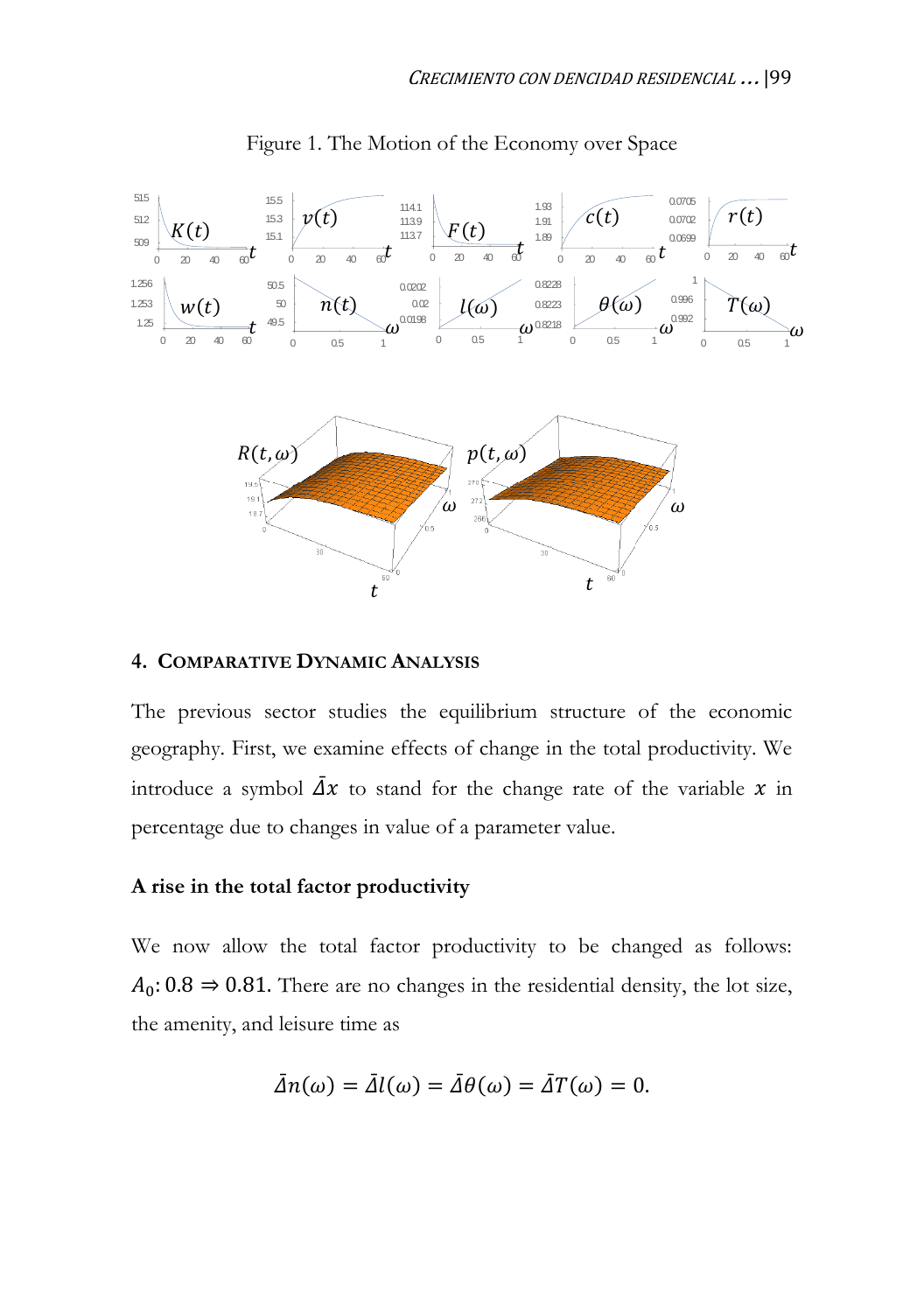The simulation results on the other variables are plotted in Figure 2. As the productivity is improved, the rate of interest is reduced. The total capital stock, wealth per household, the total output, the wage rate and consumption level per household are increased. The land value and rent are increased over time and space.





# **A rise in the propensity to save**

We now examine what happen to the economic system when the propensity to save is changed as follows:  $\lambda_0$ :  $0.8 \Rightarrow 0.81$ . There are no changes in the residential density, the lot size, the amenity, and leisure time. The simulation results on the other variables are plotted in Figure 3. As the propensity to save is improved, the rate of interest is reduced. The total capital stock, wealth per household, the total output, the wage rate and consumption level per household are increased. The land value and rent are increased over time and space.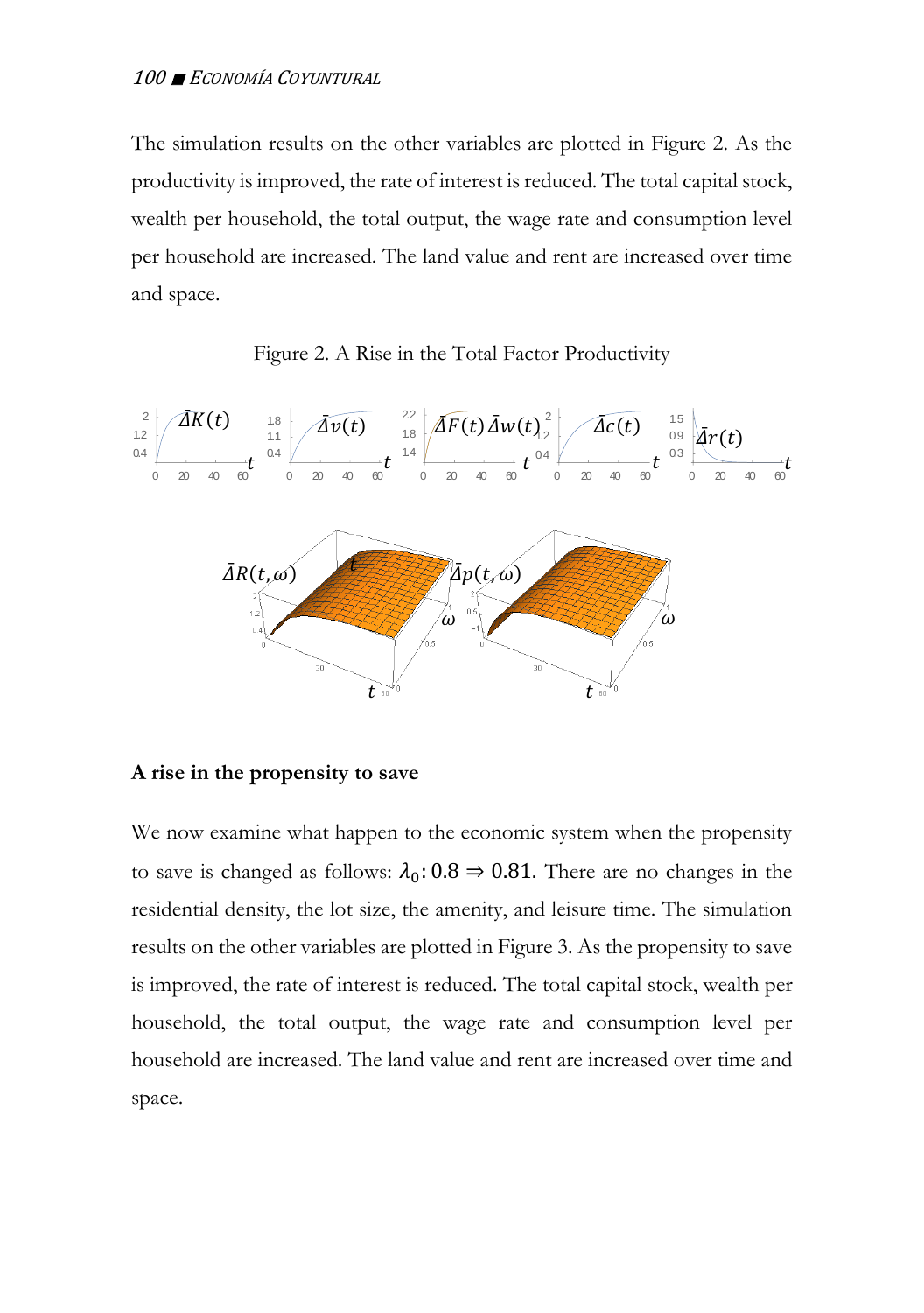

Figure 3. A Rise in the Propensity to Save

#### **A rise in the population**

We now examine what happen to the economic system when the population is increased as follows:  $N_0: 50 \Rightarrow 51$ . The simulation results are plotted in Figure 3. The residential density is increased. The lot size and the amenity are reduced at any location. The leisure time is noted affected. The national wealth and output are increased. The total wealth per household is increased. The rate of interest is increased initially and is not affected in the long term. The wage rate is initially reduced and is not affected in the long term. The land value and rent are increased over time and space.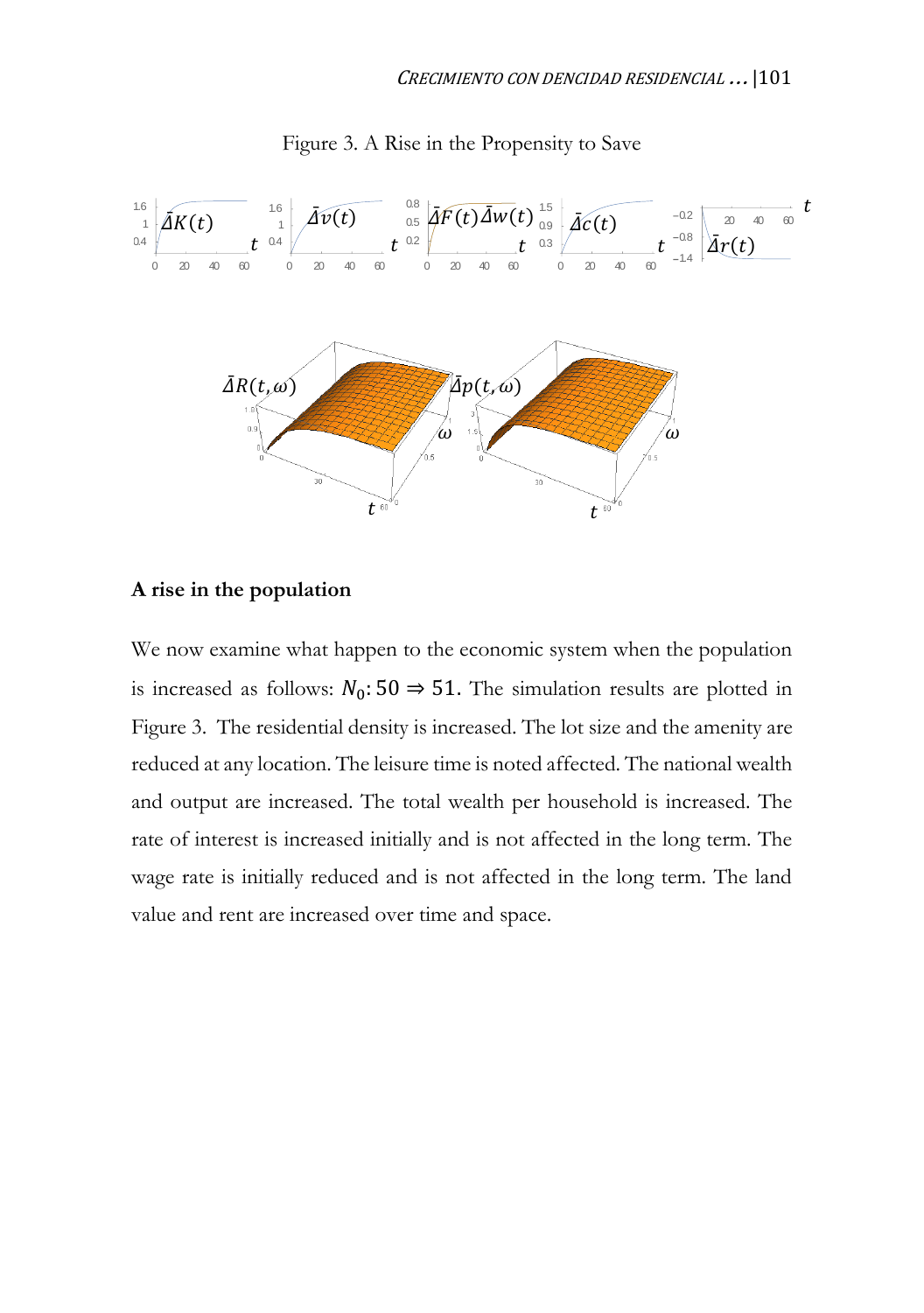

# Figure 4. A Rise in the Population

#### **A rise in the propensity to enjoy leisure**

We now examine what happen to the economic system when the propensity to enjoy leisure is increased as follows:  $\sigma_0$ : 0.2  $\Rightarrow$  0.3. The simulation results are plotted in Figure 5. The lot size and the amenity are reduced near the CBD and are increased far away from the CBD. The residential area becomes denser near the CBD and less dense far away from the CBD as a consequence that people enhance their preference for lot size. The land value and rent are increased near the CBD are increased and the variables are reduced far away from the CBD.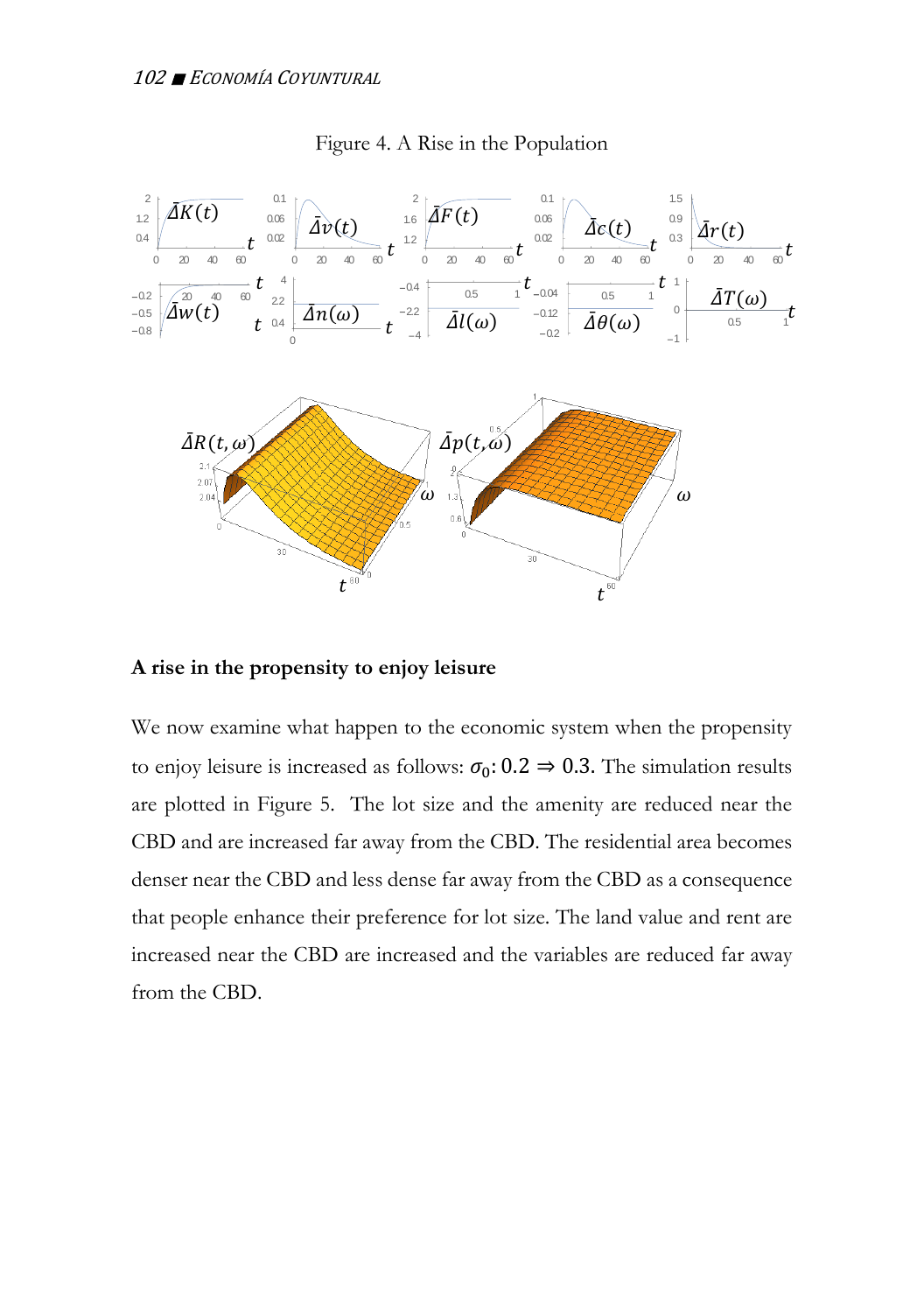

Figure 5. A Rise in the Propensity to Enjoy Leisure

#### **The household disliking more to live in populated areas**

We now allow the parameter in the amenity function to be decreased as follows:  $\mu$ :  $-0.05 \Rightarrow -0.1$ . The simulation results are plotted in Figure 6. The lot size is increased near the CBD and reduced far away from the CBD. The amenity is reduced over space. The land value and rent are reduced near the CBD and are increased far away from the CBD. The other variables are not affected.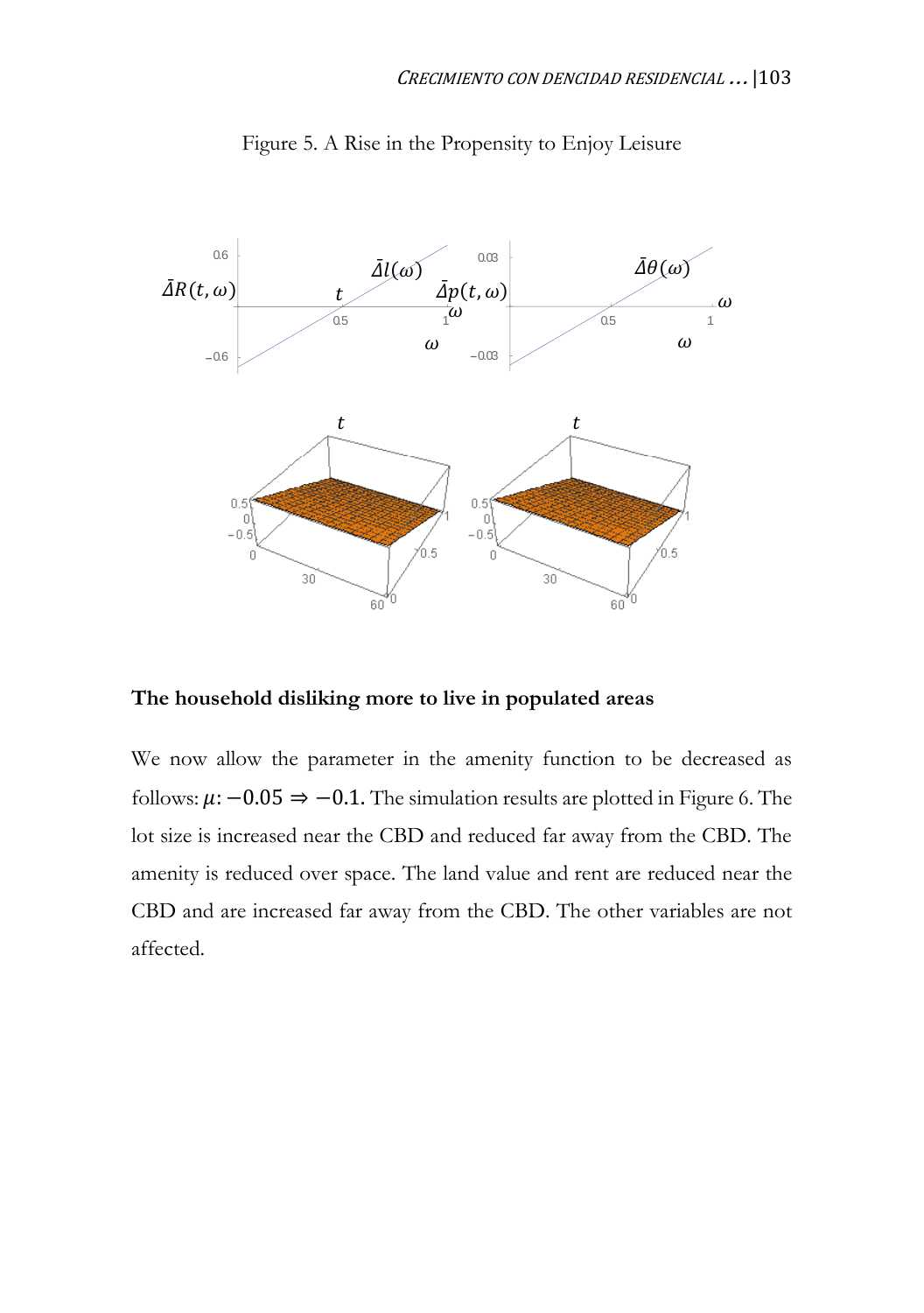

Figure 6. The Households Disliking More to Live in Populated Areas

# **A rise in the transportation cost**

We now examine what happen to the economic system when the transportation cost is increased as follows:  $c_T: 0.01 \Rightarrow 0.04$ . The simulation results are plotted in Figure 7. The lot size, the amenity and leisure time are not affected. The national physical capital and output level are enhanced. The wage rate is increased. The total wealth and consumption level per household are reduced. The rate of interest is reduced. The land value and rent are reduced over time and space.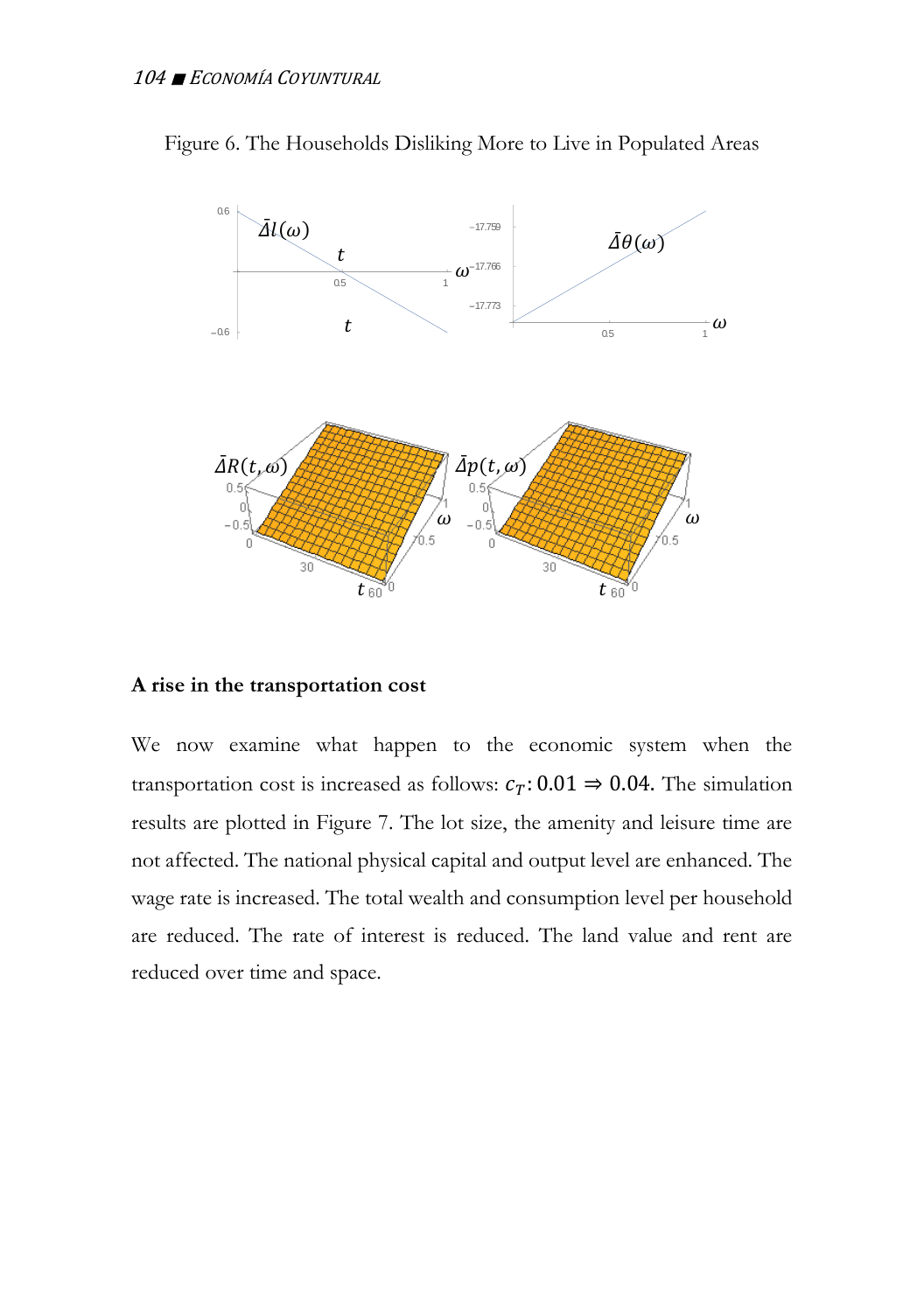

Figure 7. A Rise in the Transportation Cost

#### **5. CONCLUDING REMARKS**

This study dealt with economic growth and residential distribution by integrating the Solow growth and Alonso residential distribution model. A unique feature of the study is to endogenously determine land value and rent with interactions between wealth accumulation, amenity, land, and transportation conditions. We built a spatial growth model in which the economic production and growth mechanism are based on the Solow growth model, the residential distribution is based on the Alonso model, the land price is based on Zhang's recent work on economic growth with endogenous land value, and the transportation conditions are exogenous. The economy is isolated and developed along a straight line with unit width. We simulated the motion of the spatial economy over time and space. We also carried out comparative dynamic analysis with regards to the total productivity of the industrial sector, transportation conditions, amenity, and preference on the spatial dynamics. As capital accumulation, residential location and land value are endogenous our study makes it possible to introduce dynamics among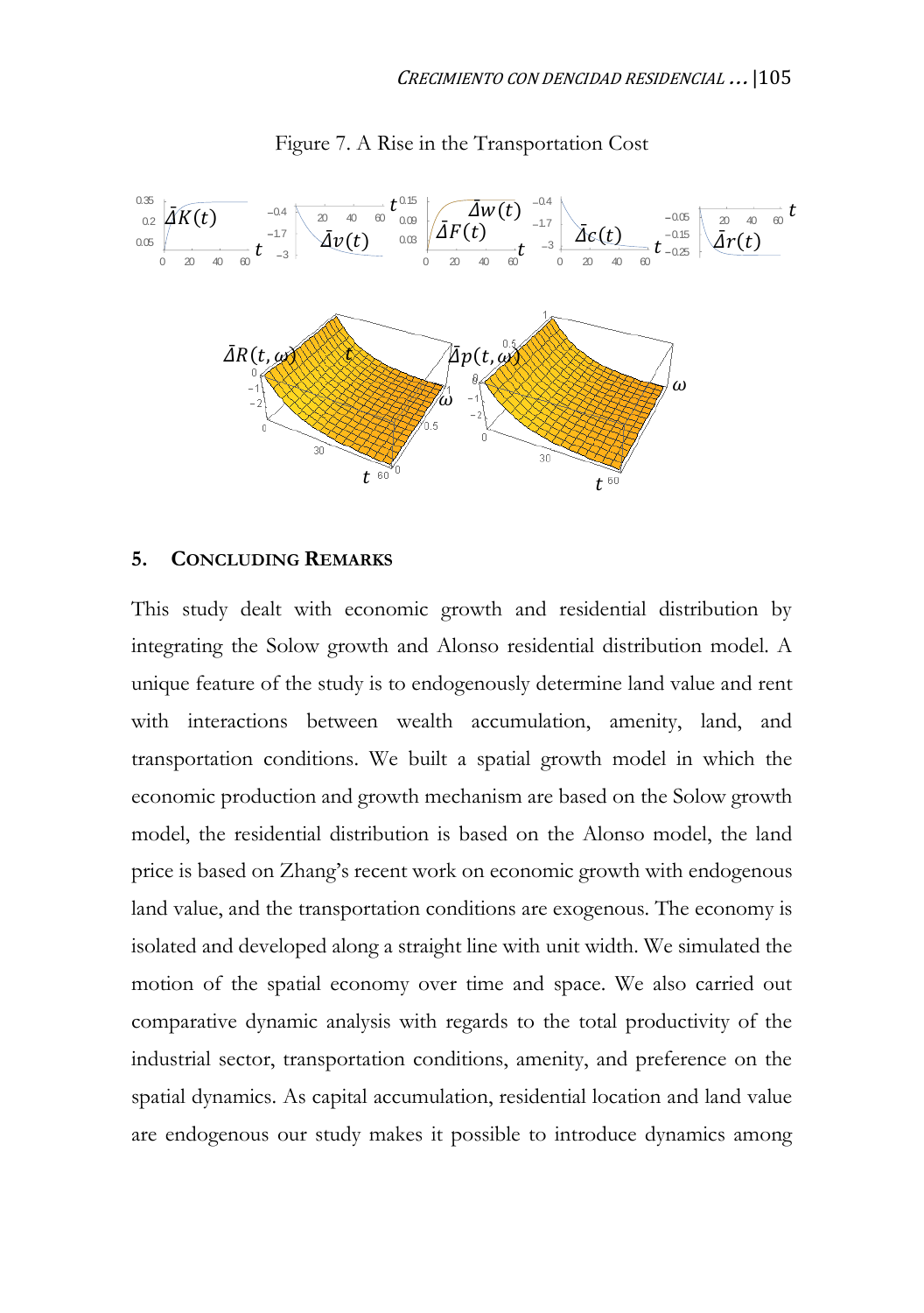transportation systems, land value and rent, economic growth. Although the model is developed with microeconomic foundation and deals with complicated interactions among many variables over time and space, it is based on many strict assumptions. For instance, the travelling cost is not dependent on the distance and we neglect possible congestions. We also neglect inner complexity of the CBD. We have a single type of residents. Economic structure is also oversimplified. It is well-observed that households of different incomes locate their dwellings in different locations. It is possible for us to incorporate multiple income groups within our framework, even though this might cause new analytical difficulties. Many other limitations of the model become apparent in the light of the sophistication of the literature of economic growth theory, regional science and urban economics. Nevertheless, the model makes a unique contribution in the sense that it synthesizes the main ideas in neoclassical growth theory and neoclassical urban economics.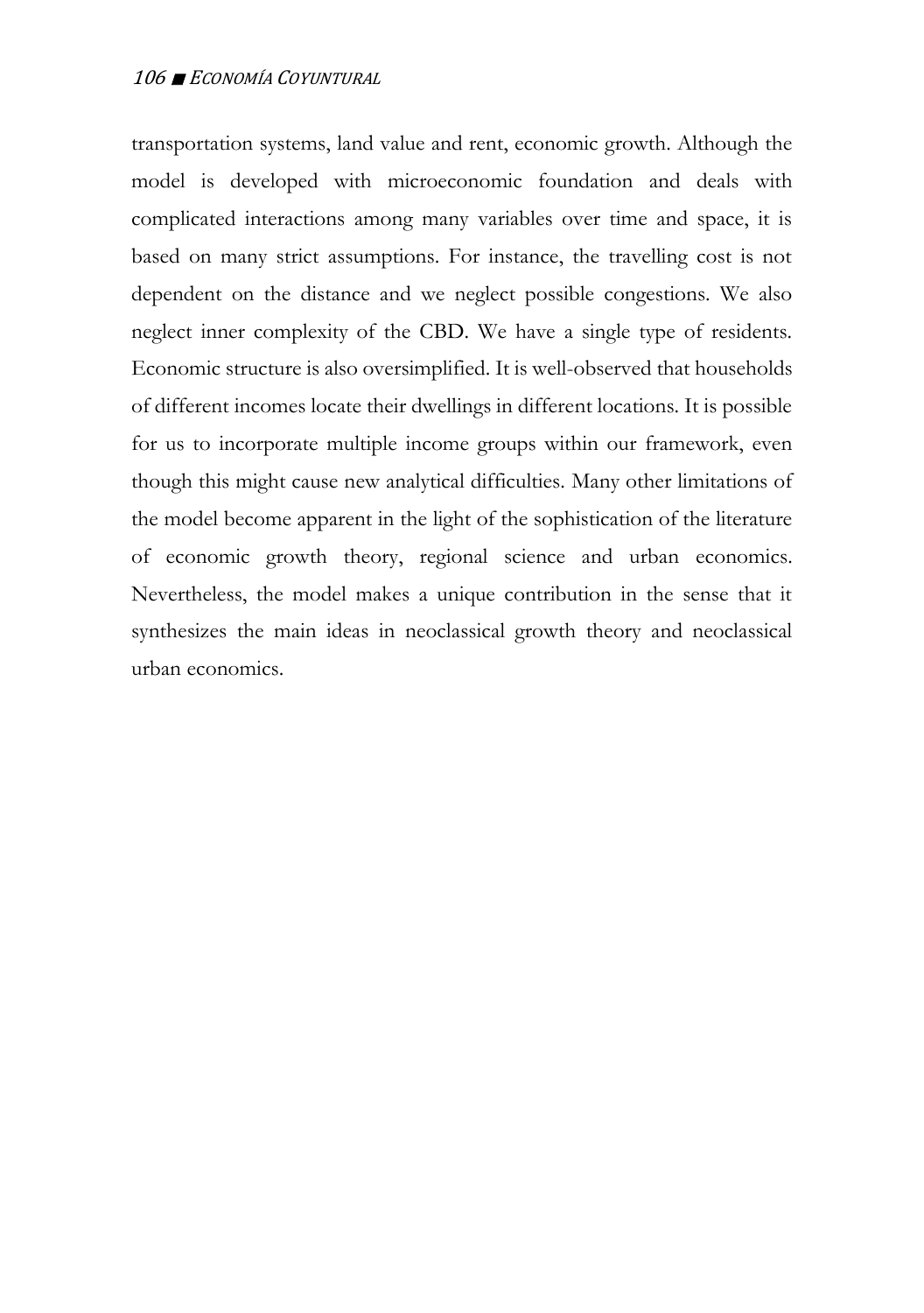# **Appendix**

From (2) and (3), we have:

$$
r(K) = \frac{\alpha A N^{\beta}}{K^{\beta}} - \delta_{k}, w(K) = \frac{\beta A K^{\alpha}}{N^{\alpha}}.
$$
 (A1)

We omit time variable in expressions, except when it is necessary. Insert (8) and the definition of  $\bar{r}(\omega)$  in the definition of  $\bar{y}$ :

$$
\bar{y}(\omega) = (1+r)\bar{k}(\omega) + w + \int_0^L R(\tilde{\omega})\bar{l}(\omega, \tilde{\omega})d\tilde{\omega} + \int_0^L p(\tilde{\omega})\bar{l}(\omega, \tilde{\omega})d\tilde{\omega} - c_T. \quad (A2)
$$

Insert  $(5)$  in  $(A2)$ 

$$
\bar{y}(\omega) = (1+r)\bar{k}(\omega) + w + (1+r)\int_0^L p(\tilde{\omega})\bar{l}(\omega, \tilde{\omega})d\tilde{\omega} - c_T. \text{ (A3)}
$$

Insert  $(8)$  and  $(9)$  in  $(A3)$ 

$$
\bar{y}(\omega) = (1+r)v(\omega) + w - c_T. \text{ (A4)}
$$

From (18) and (A5), we have:

$$
R(\omega)l(\omega) = (1+r)\eta v(\omega) + \eta w - \eta c_T. \text{(A5)}
$$

Insert  $(4)$  in  $(AS)$ 

$$
R(\omega) = (1+r)\eta n(\omega) v(\omega) + \eta n(\omega) w - \eta n(\omega) c_T. (A6)
$$

Integrate (A4) from  $0$  to  $L$ :

$$
\tilde{r} = (1+r)\eta \tilde{v} + \eta wN - \eta c_T N, (A7)
$$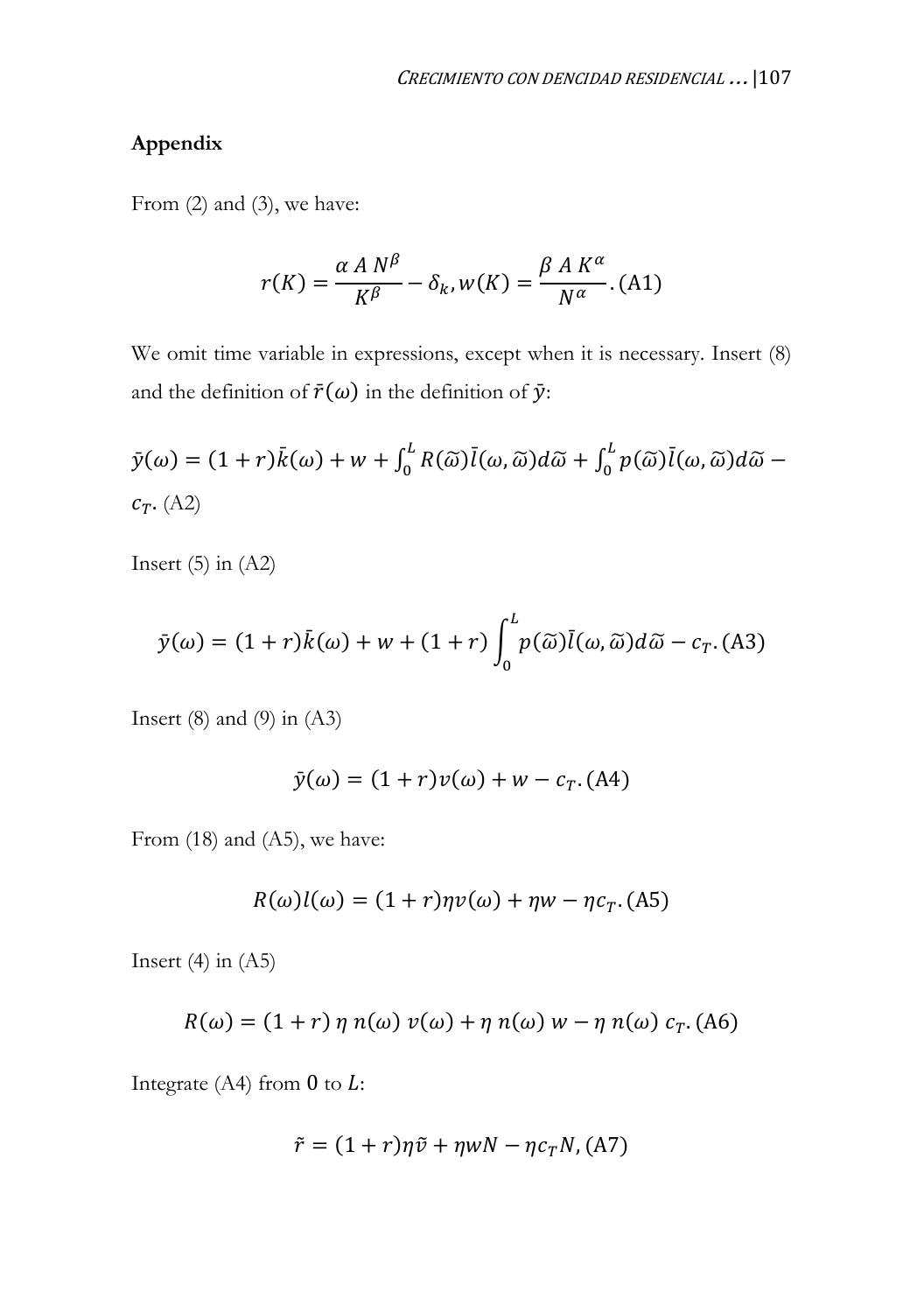where we use (11) and

$$
\tilde{r} \equiv \int_0^L R(\omega) d\omega, \tilde{v} \equiv \int_0^L n(\omega) v(\omega) d\omega.
$$

From the definitions of  $\nu$  we have:

$$
\tilde{v} = \int_0^L \left( n(\omega)\bar{k}(\omega) + n(\omega)a(\omega) \right) d\omega = K + V^*.
$$
 (A8)

From (5) we have

$$
\tilde{r}=r V^*.\,(A9)
$$

From (8) and (9) we have:

$$
\tilde{v} = K + \frac{\tilde{r}}{r}.\,\text{(A10)}
$$

From (A7) and (A10) we solve:

$$
\tilde{v}(K) = \hat{r}(r K + \eta w N - \eta c_T N),
$$
(A11)

where

$$
\hat{r}(K) = \frac{1}{r - (1+r)\eta}.
$$

From (18) and (A4), we have:

$$
c = (1+r)\xi v + \xi w - \xi c_T, \text{(A12)}
$$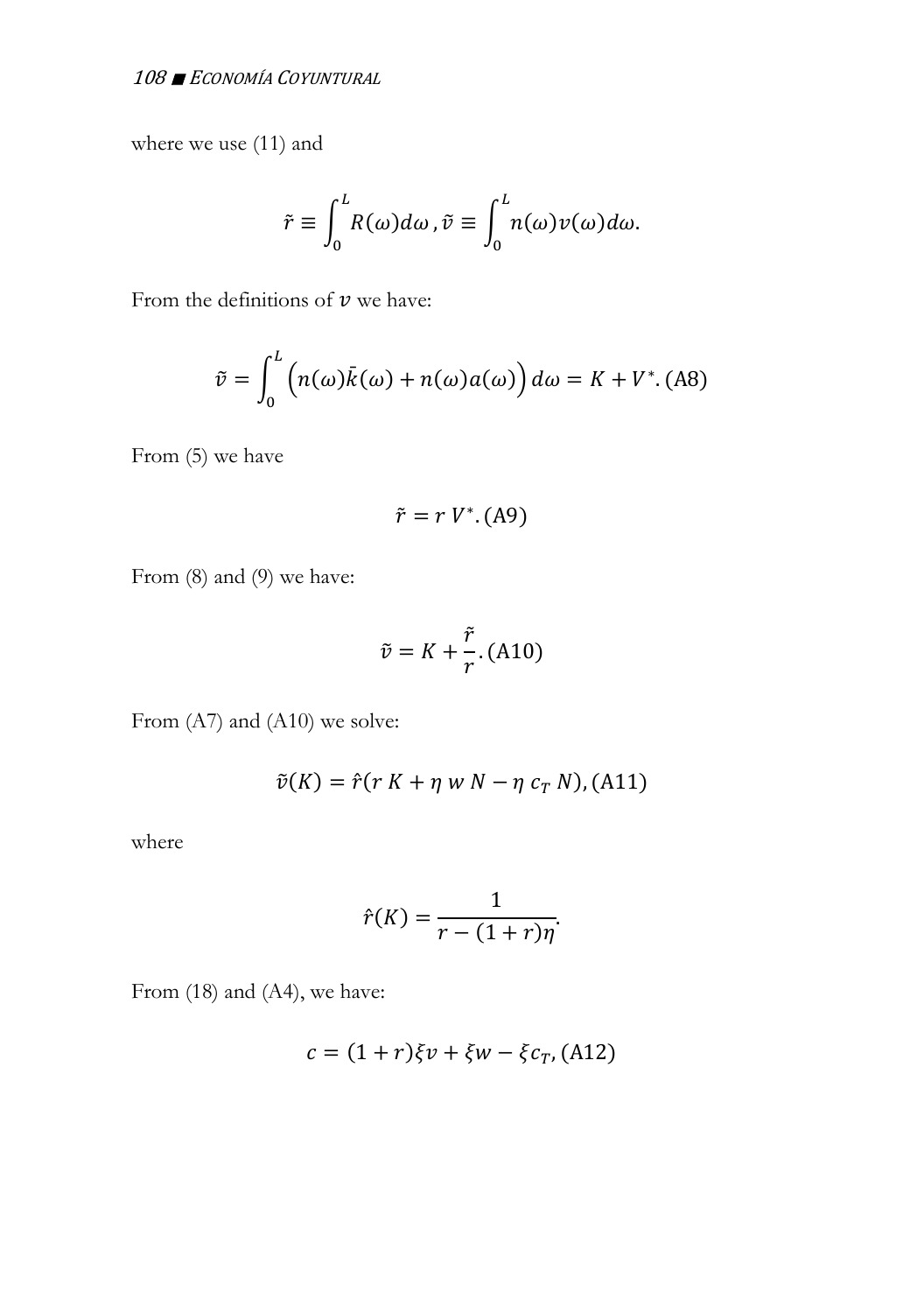Multiplying the two sides of  $(A10)$  by  $n$  and then integrate the resulted equation from  $0$  to  $L$ :

$$
C = (1+r)\xi \tilde{v} + \xi w N - \xi c_T N. \text{(A13)}
$$

Insert (A11) in (23):

$$
\dot{K} = \Omega_1(K) \equiv F - (1+r)\xi \tilde{v} - \xi w N + \xi c_T N - \delta_k K. \text{(A14)}
$$

As the right-hand side of (A14) contains a single variable, we can solve the equation. In the rest of the appendix we treat  $K(t)$  as known.

Insert (18) and (A4) in (20):

$$
\dot{v} = \Omega_2(K, v) \equiv -\bar{r} v + \lambda w - \lambda c_T, \text{(A15)}
$$

where

$$
\bar{r}(K) \equiv 1 - \lambda - \lambda r.
$$

This is a first-order linear differential equation with non-constant coefficients. Its general solution is given by:

$$
v(\omega, t) = \frac{\lambda \int (u(t)(w - c_T))dt + C_0}{u(t)}
$$
, (A16)

where  $C_0$  is a constant to be determined and

$$
u(t) = exp\left(\int \tilde{r}(t)dt\right).
$$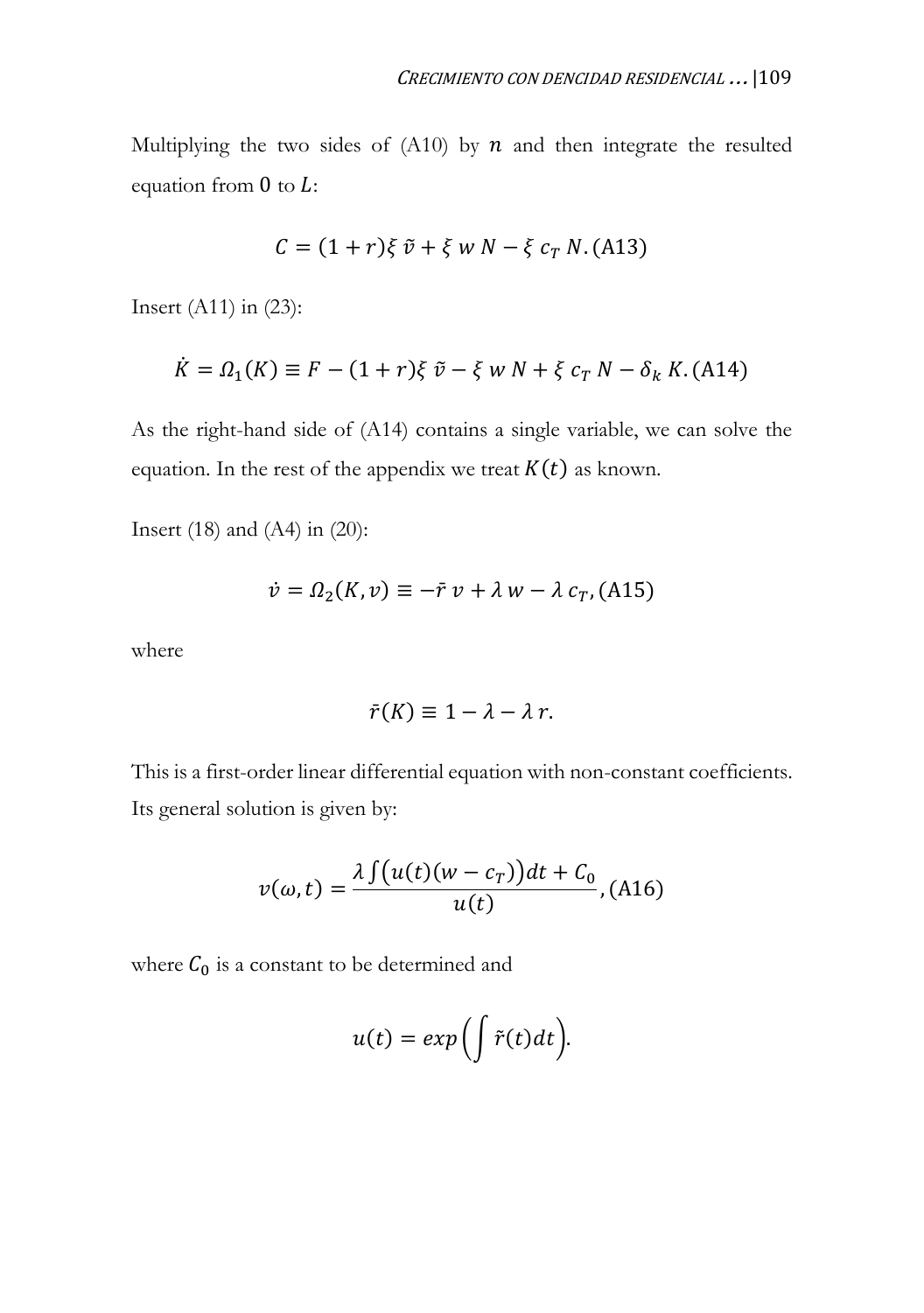Hence, in the rest of the appendix we treat  $K(t)$  and  $v(\omega, t)$  as known functions of time. Insert  $(17)$ ,  $(18)$  and  $(4)$  in  $(16)$ 

$$
U(\omega) = \theta_0 n^{\mu - \eta_0}(\omega) T^{\sigma_0}(\omega) \bar{y}^{\xi_0 + \lambda_0}(\omega)
$$
 (A17)

where  $\theta_0 \equiv \theta_1 \lambda^{\lambda_0} \xi^{\xi_0}$ . Insert (A17) in (19)

$$
n^{\mu-\eta_0}(\omega) T^{\sigma_0}(\omega) \bar{y}^{\xi_0+\lambda_0}(\omega) = \hat{n}, 0 \le \omega_1, \omega_2 \le L, \text{(A18)}
$$

where

$$
\hat{n}(t) = n^{\mu-\eta_0}(0) T^{\sigma_0}(0) \bar{y}^{\xi_0+\lambda_0}(0).
$$

From (A18) we solve

$$
n(\omega, t) = n(0, t) g(\omega, t), 0 \le \omega_1, \omega_2 \le L, (A19)
$$

where

$$
g(\omega,t)\equiv\left(\frac{T^{\sigma_0}(0) \bar{y}^{\xi_0+\lambda_0}(0)}{T^{\sigma_0}(\omega) \bar{y}^{\xi_0+\lambda_0}(\omega)}\right)^{1/(\mu-\eta_0)}.
$$

Insert  $(A19)$  in  $(1)$ 

$$
n(0,t) = N\left(\int_0^L g(\omega, t) d\omega\right)^{-1}.\text{(A20)}
$$

We can now determine all the variables over time and space by the procedure in the lemma.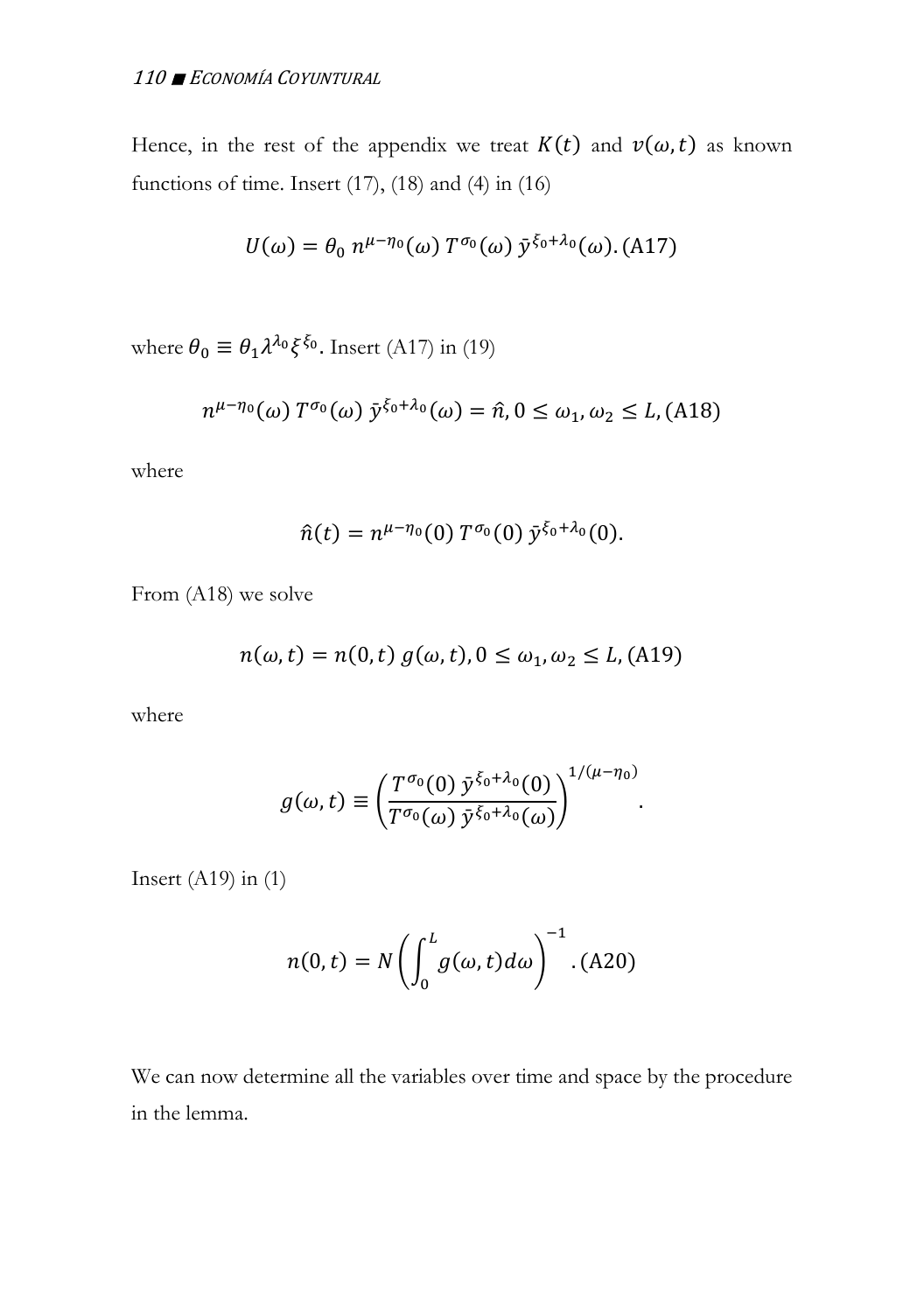#### **REFERENCES**

- Agell, J. and Edin, P.A. (1990) Marginal Taxes and the Asset Portfolios of Swedish Households. The Scandinavian Journal of Economics 92 (1), 47-64.
- Ahlfeldt, G., Redding, S.J., Sturm, D., and Wolf, N. (2015) The Economics of Density: Evidence from the Berlin Wall. Econometrica 83(6), 2127-89.
- Albouy, D. and Lue, B. (2015) Driving to Opportunity: Local Rents, Wages, Commuting, and Sub-Metropolitan Quality of Life. Journal of Urban Economics 89, 74-92.
- Alonso, W. (1964) Location and Land Use. MA., Cambridge: Harvard University Press.
- Anas, A. (1978) Dynamics of Urban Residential Growth. Journal of Urban Economics 5, 66-87.
- Anas, A. (1990) Taste Heterogeneity and Urban Spatial Structure: The Logit Model and Monocentric Theory Reconciled. Journal of Urban Economics 28, 318-35.
- Anas, A. and Kim, I. (1996) General Equilibrium Models of Polycentric Urban Land Use with Endogenous and Job Agglomeration. Journal of Urban Economics 40(2), 232-56.
- Arnott, R.J. (1980) A Simple Urban Growth Model with Durable Housing. Regional Science and Urban Economics 10, 53-76.
- Arnott, R., Braid, R., Davidson, R. and Pines, D. (1999) A General Equilibrium Spatial Model of Housing Quality and Quantity. Regional Science and Urban Economics 29, 283-316.
- Arnott, F. (2007) Congestion Tolling with Agglomeration Externalities. Journal of Urban Economics 62(2), 187-203.
- Beckmann, M.J. (1969) On the Distribution of Urban Rent and Residential Density. Journal of Economic Theory 1, 60-7.
- Beckmann, M.J. and Papageorgiou, Y.Y. (1989) Heterogeneous Tastes and Residential Location. Journal of Regional Science 29, 317-23.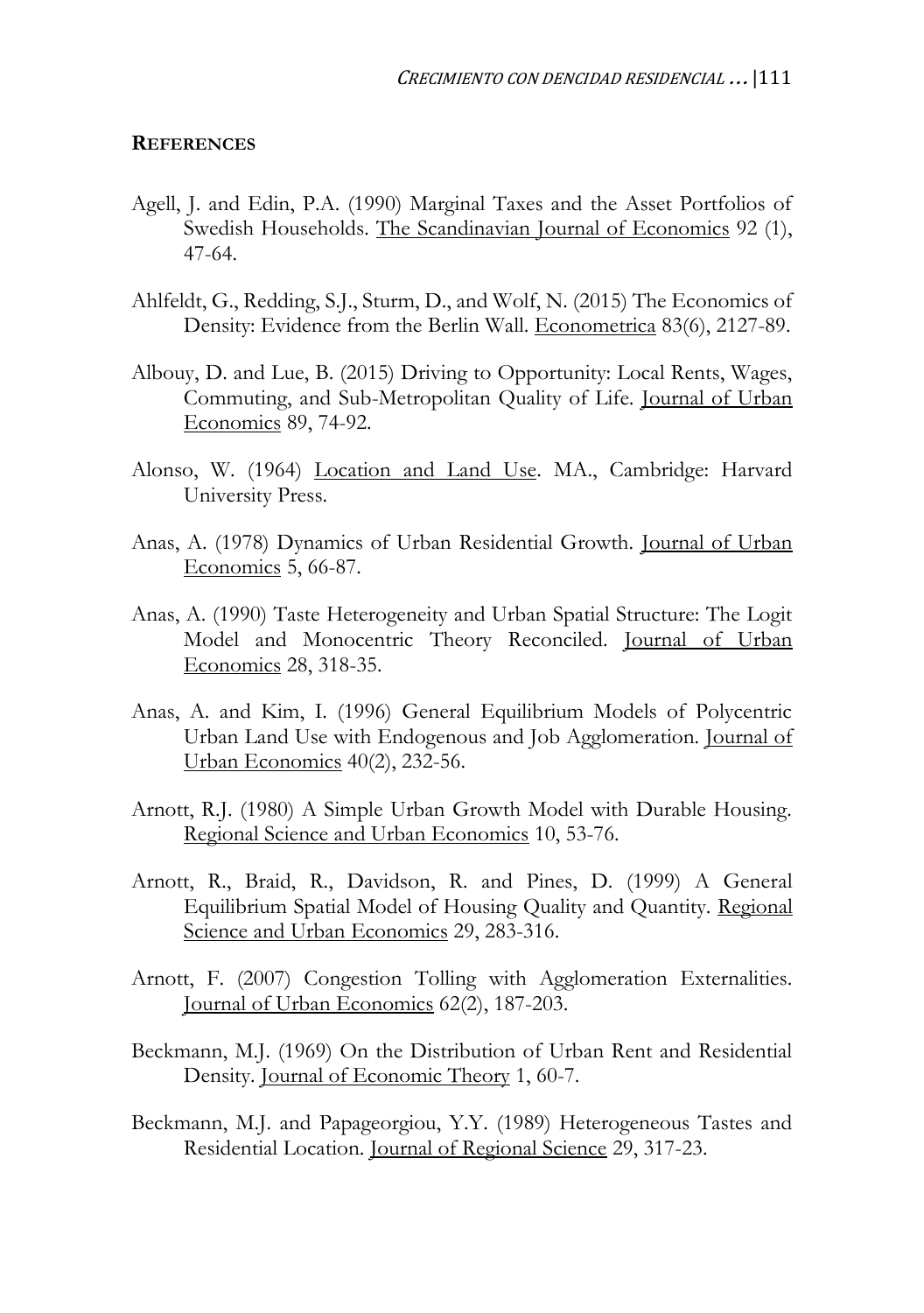- Beeson, P. and Eberts, R.W. (1989) Identifying Productivity and Amenity Effects in Interurban Wage Differentials. The Review of Economics and Statistics 71, 443-52.
- Brinkman, J.C. (2016) Congestion, Agglomeration, and the Structure of Cities. Journal of Urban Economics 94, 13-31.
- Brito, P.M.B. and Pereira, A.M. (2002) Housing and Endogenous Long-Term Growth. Journal of Urban Economics 51, 246-71.
- Brueckner, J.K. (1987) The Structure of Urban Equilibria: A Unified Treatment of the Muth-Mills Model. Mills, E.S. (Ed.) Handbook of Regional and Urban Economics, vol. 2. Amsterdam: Elsevier.
- Burmeister, E. and Dobell, A.R. (1970) Mathematical Theories of Economic Growth. London: Collier Macmillan Publishers.
- Capello, R. and Nijkamp, P. (2004, edited) Urban Dynamics and Growth: Advances in Urban Economics. Amsterdam: Elsevier.
- Chen, Y. and Rosenthal, S. (2008) Local Amenities and Life-Cycle Migration: Do People Move for Jobs or Fun? Journal of Urban Economics 64, 519-37.
- Cobb-Clark, D. and Hilderbrand, V.A. (2009) The Asset Portfolios of Nativeborn and Foreign-born Australian Households. Economic Record 85 (268), 46-59.
- Davis, M. A., and Heathcote, J. (2007) The Price and Quantity of Residential Land in the United States, Journal of Monetary Economics 54, 2595– 620.
- De Palma, A., Kilani, M. and Lindsey, R. (2005) Congestion Pricing on a Road Network: A Study Using the Dynamic Equilibrium Simulator METROPOLIS. Transportation Research A 39, 588-611.
- Fischer, M.M., Button, K.J. and Nijkamp, P. (1996, edited) Regional Housing and Labour Markets. Cheltenham: Edward Elgar.
- Fujita, M. (1989) Urban Economic Theory Land Use and City Size. Cambridge: Cambridge University Press.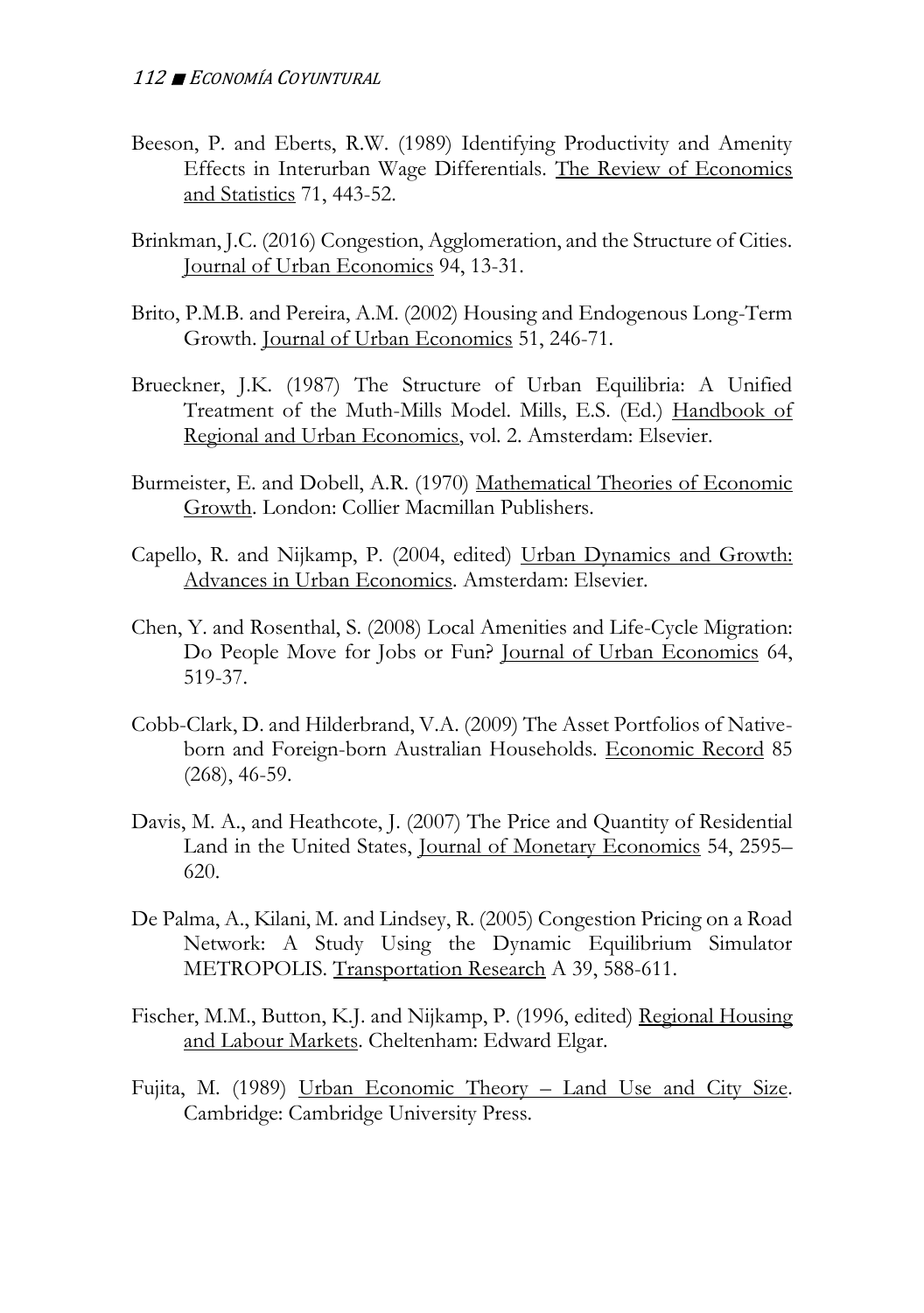- Gabriel, S.A., Mattey, J.P., and Wascher, W.L. (2003) Compensating Differentials and Evolution in the Qaulity-of-Life Among US states. Regional Science and Urban Economics 33, 619-49.
- Gaudecker, H. von. (2015) How Does Household Portfolio Diversification Vary with Financial Literacy and Financial Advice? The Journal of Finance 70 (2), 489-507.
- Glaeser, E.L. and Gyourko, J. (2005) Urban Decline and Durable Housing. Journal of Political Economy 113, 345-75.
- Glaeser, E.L., Kolko, J., and Saiz, A. (2001) Consumer City. Journal of Economic Geography 1, 27-50.
- Guiso, L., Haliassos, M., and Jappelli, T. (2002) Household Portfolios. Mass., Boston: MIT Press.
- Henderson, J.V. (1985) Economic Theories and Cities. New York: Academic Press.
- Henderson, J.V. and Thisse, J.F. (2004, ed.) Handbook of Regional and Urban Economics. Amsterdam: Elsevier.
- Hoehn, J.P., Berger, M.C., and Blomquist, G.C. (1987) A Hedonic Model of Interregional Wages, Rents and Amenity Values. Journal of Regional Science 27, 605-20.
- Leung, C.K.Y. and Teo, W.L. (2011) Should the Optimal Portfolio Be Region-Specific? A Multi-region Model with Monetary Policy and Asset Price Co-Movements. Regional Science and Urban Economics 41(3), 293- 304.
- Lin, C.C., Mai, C.C. and Wang, P. (2004) Urban Land Policy and Hosing in an Endogenously Growing Monocentric City. Regional Science and Urban Economics 34, 241-61.
- Liu, Z; Wang, P.F., and Zha, T. (2011) Land-Price Dynamics and Macroeconomic Fluctuations. Working Paper, Federal Reserve Bank of Atlanta, No. 2011-11.
- Lucas, R.E. (1988) On the Mechanics of Economic Development. Journal of Monetary Economics 22, 3-42.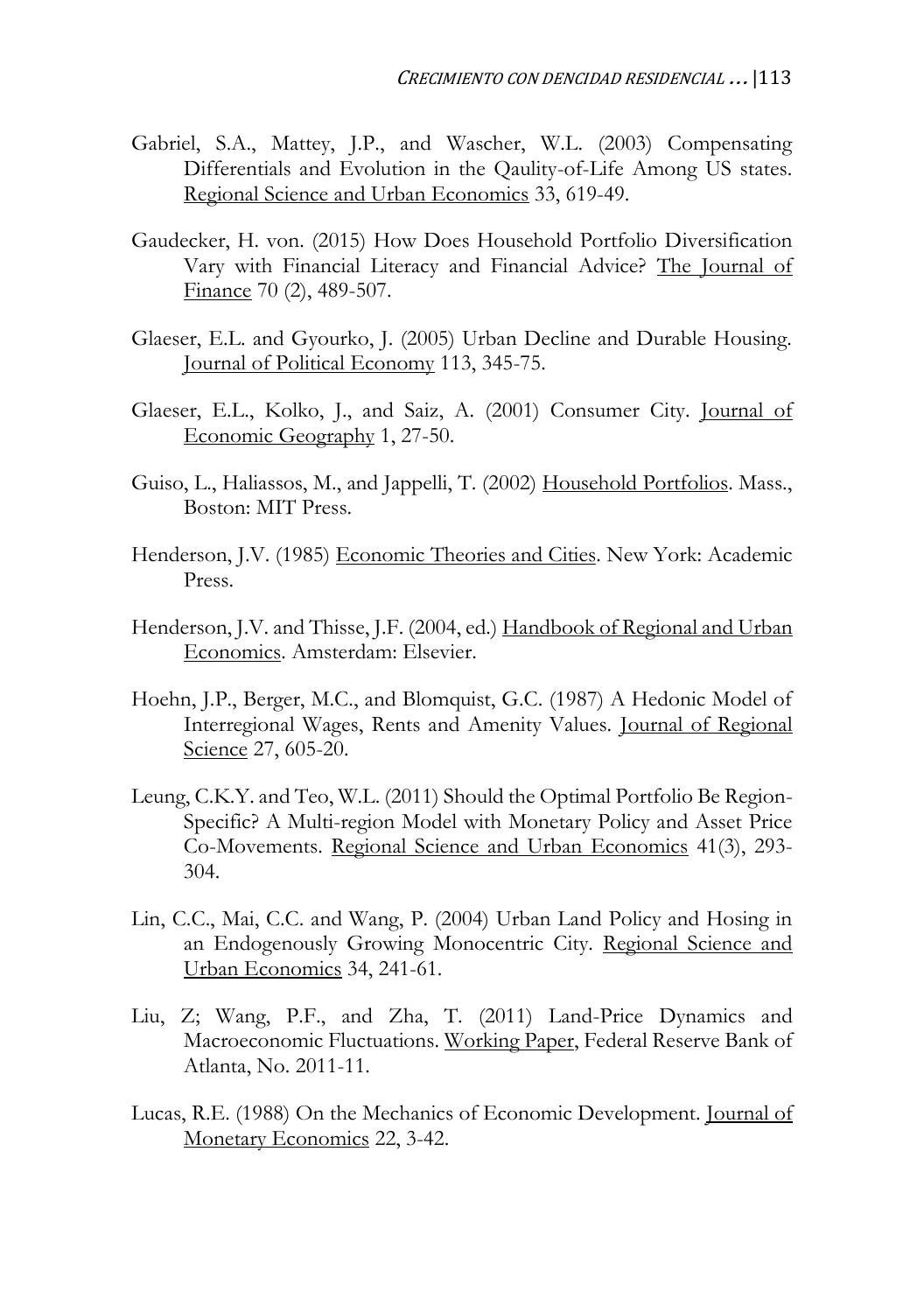- Lucas, R.E. and Rossi-Hansberg, E. (2002) On the Internal Structure of Cities. Econometrica 70(4), 1445-76.
- Mills, E.S. (1967) An Aggregative Model of Resource Allocation in Metropolitan Areas. American Economic Review 57, 197-210.
- Muth, R.F. (1969) Cities and Housing. Chicago: University of Chicago Press.
- Oates, W.E. (1969) The Effects of Property Taxes and Local Public Spending on Property Values: An Empirical Syudy of Tax Capitalization and the Tiebout Hypothesis. Journal of Political Economy 77, 957-71.
- Oron, Y., Pines, D. and Sheshinski, E. (1973) Optimum vs Equilibrium Land Use Pattern and Congestion Toll. Bell Journal of Economics and Management Science 4, 619-36.
- Rabenau, B.V. (1979) Urban Growth with Agglomeration Economics and Diseconomics. Geographia Polonica 42, 77-90.
- Richardson, B.V. (1973) Regional Growth Theory. New York: John Wiley.
- Rietveld, P., Button, K. and Nijkamp, P. (2003, edited) Urban Transport. Cheltenham: Edward Elgar.
- Roback, J. (1982) Wages, Rents, and the Quality of Life. Journal of Political Economy 90, 1257-78.
- Rosen, S. (1979) Wages Based Indexes of Urban Quality of Life. Straszheim, M. and Mieszhowski, M. (Eds.) Current Issues in Urban Economics, Baltimore: John Hopkins University Press.
- Sato, Y.H. and Xiao, W. (2015) Land Development, Search Frictions and City Structure. Regional Science and Urban Economics 50, 63-76.
- Solow, R. (1956) A Contribution to the Theory of Growth. Quarterly Journal of Economics 70, 65-94.
- Solow, R.M. (1973) On Equilibrium Models of Urban Location, in Essays in Modern Economics, edited by Parkin, M. London: Longman.
- Solow, R.M. and Vickrey, W.S. (1971) Land Use in a Long Narrow City. Journal of Economic Theory 3, 430-47.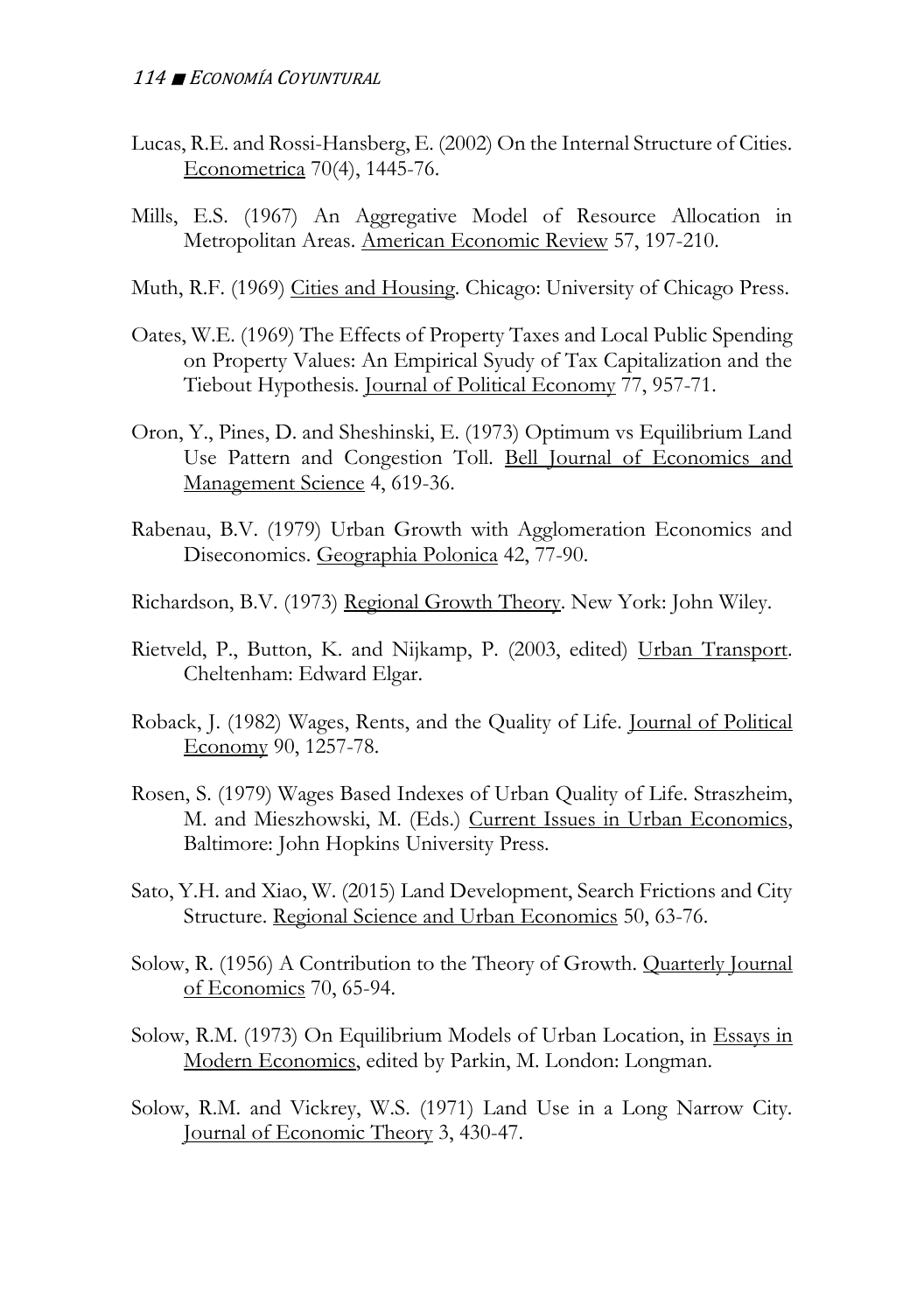- Swan, T.W. (1956) Economic Growth and Capital Accumulation. Economic Record 32, 334-61.
- Tabuchi, T. and Thisse, J.F. (2002) Taste Heterogeneity, Labor Mobility and Economic Geography. Journal of Development Economics 69, 155-77.
- Tiebout, C.M. (1956) A Pure Theory of Local Expenditures. Journal of Political Economy 64, 416-24.
- Train, K. and McFadden, D. (1978) The Goods/Leisure Tradeoff and Disaggregate Work Trip Mode Choice Models. Transportation Research 12, 349-53.
- Uhler, R.S. and Gragg, J.G. (1971) The Structure of the Asset Portfolios of Households. The Review of Economic Studies 38 (3), 341-57.
- White, M. (1976) Firm Suburbanization and Urban Subcenters. Journal of Urban Economics 3, 323-43.
- Yang, H. and Huang, H.J. (2005) Mathematical and Economic Theory of Road Pricing. Amsterdam: Elsevier Science.
- Zhang, W.B. (1993) Woman's Labor Participation and Economic Growth Creativity, Knowledge Utilization and Family Preference. Economics Letters 42, 105-110.
- Zhang, W.B. (1993a) Wages, Service Prices and Rent Urban Division of Labor and Amenities. Seoul Journal of Economics 6, 97-113.
- Zhang, W.B. (2002) An Economic Theory of Cities Spatial Models with Capital, Knowledge, and Structures. Berlin: Springer.
- Zhang, W.B. (2008) Growth and Residential Distribution with Economic Structure and Amenity: A Synthesis of Solow-Uzawa's Growth, Alonso's Urban, and Muth's Housing Models. Papers in Regional Science 87, 277-303.
- Zhang, W.B. (2016) Gold and Land Prices with Capital Accumulation in an Economy with Industrial and Agricultural Sectors. Annals - Economy Series; Constantin Brancusi University 2016(2), 16-29.